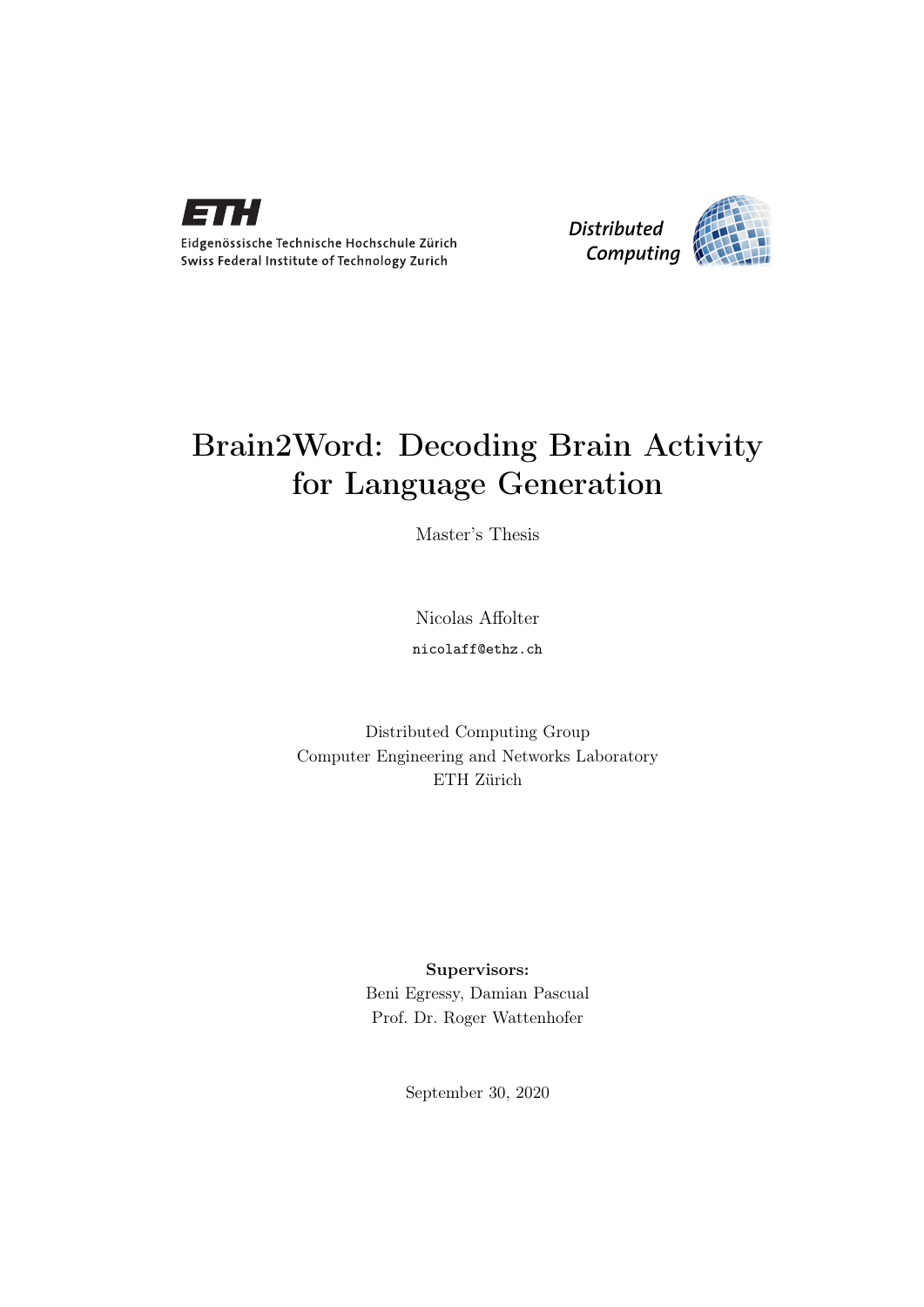# Acknowledgements

<span id="page-1-0"></span>I thank Beni Egressy and Damian Pascual for supporting and guiding me with my master's thesis. Their inputs were really useful and sometimes challenging, which let me learn and improve my skills a lot.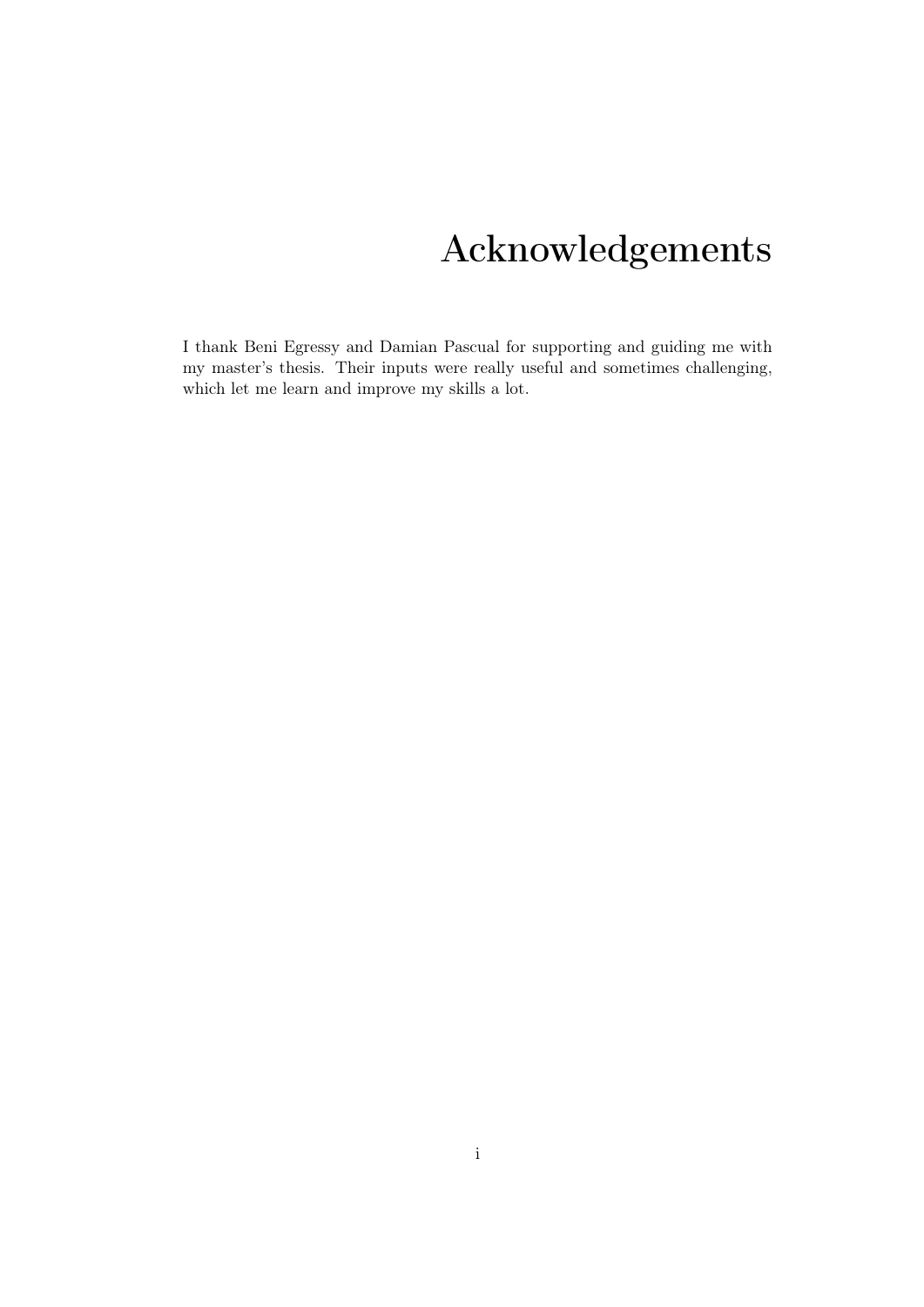## Abstract

<span id="page-2-0"></span>Brain decoding, understood as the process of mapping brain activities to the stimuli that generated them, has been an active research area in the last years. In the case of language stimuli, recent studies have shown that it is possible to decode fMRI scans into an embedding of the word a subject is reading. However, such word embeddings are designed for natural language processing tasks rather than for brain decoding. Therefore, they limit our ability to recover the precise stimulus. In this work, we propose to directly classify an fMRI scan, mapping it to the corresponding word within a fixed vocabulary. Unlike existing work, we evaluate on scans from previously unseen subjects. We argue that this is a more realistic setup and we present a model that can decode fMRI data from unseen subjects. Our model achieves 5*.*22% Top-1 and 13*.*59% Top-5 accuracy in this challenging task, significantly outperforming all the considered competitive baselines. Furthermore, we use the decoded words to guide language generation with the GPT-2 model. This way, we advance the quest for a system that translates brain activities into coherent text.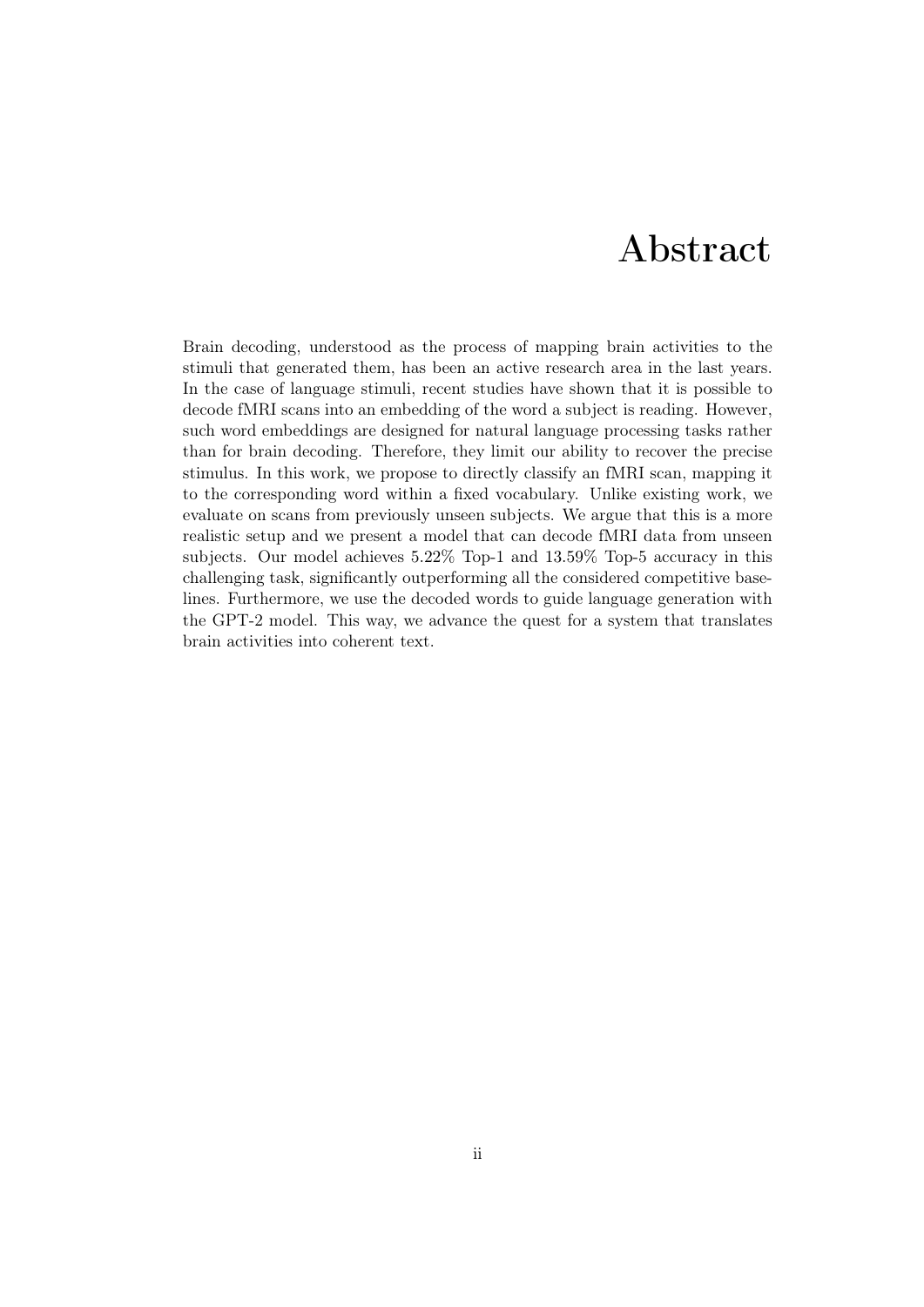# **Contents**

|          |                 | Acknowledgements                                                            | i               |
|----------|-----------------|-----------------------------------------------------------------------------|-----------------|
|          | <b>Abstract</b> |                                                                             | ii              |
| 1        |                 | <b>Introduction</b>                                                         | 1               |
| $\bf{2}$ |                 | <b>Related Work</b>                                                         | 3               |
|          | 2.1             |                                                                             | 3               |
|          | 2.2             |                                                                             | 3               |
| 3        |                 | <b>Background</b>                                                           | $\overline{5}$  |
|          | 3.1             | <b>Dataset</b>                                                              | $\overline{5}$  |
|          | $3.2\,$         |                                                                             | $6\phantom{.}6$ |
|          | 3.3             |                                                                             | 8               |
|          |                 | 3.3.1                                                                       | 8               |
|          |                 | 3.3.2                                                                       | 8               |
|          | 3.4             |                                                                             | 9               |
| 4        |                 | <b>Brain Decoding Model</b>                                                 | 10              |
|          | 4.1             |                                                                             | 12              |
|          | 4.2             | Autoencoder                                                                 | 12              |
|          | 4.3             | Mean regularization $\dots \dots \dots \dots \dots \dots \dots \dots \dots$ | 13              |
|          | 4.4             |                                                                             | 13              |
|          | 4.5             |                                                                             | 13              |
|          | 4.6             |                                                                             | 14              |
| 5        |                 | <b>Results</b>                                                              | 16              |
|          | 5.1             |                                                                             | 16              |
|          | 5.2             |                                                                             | 17              |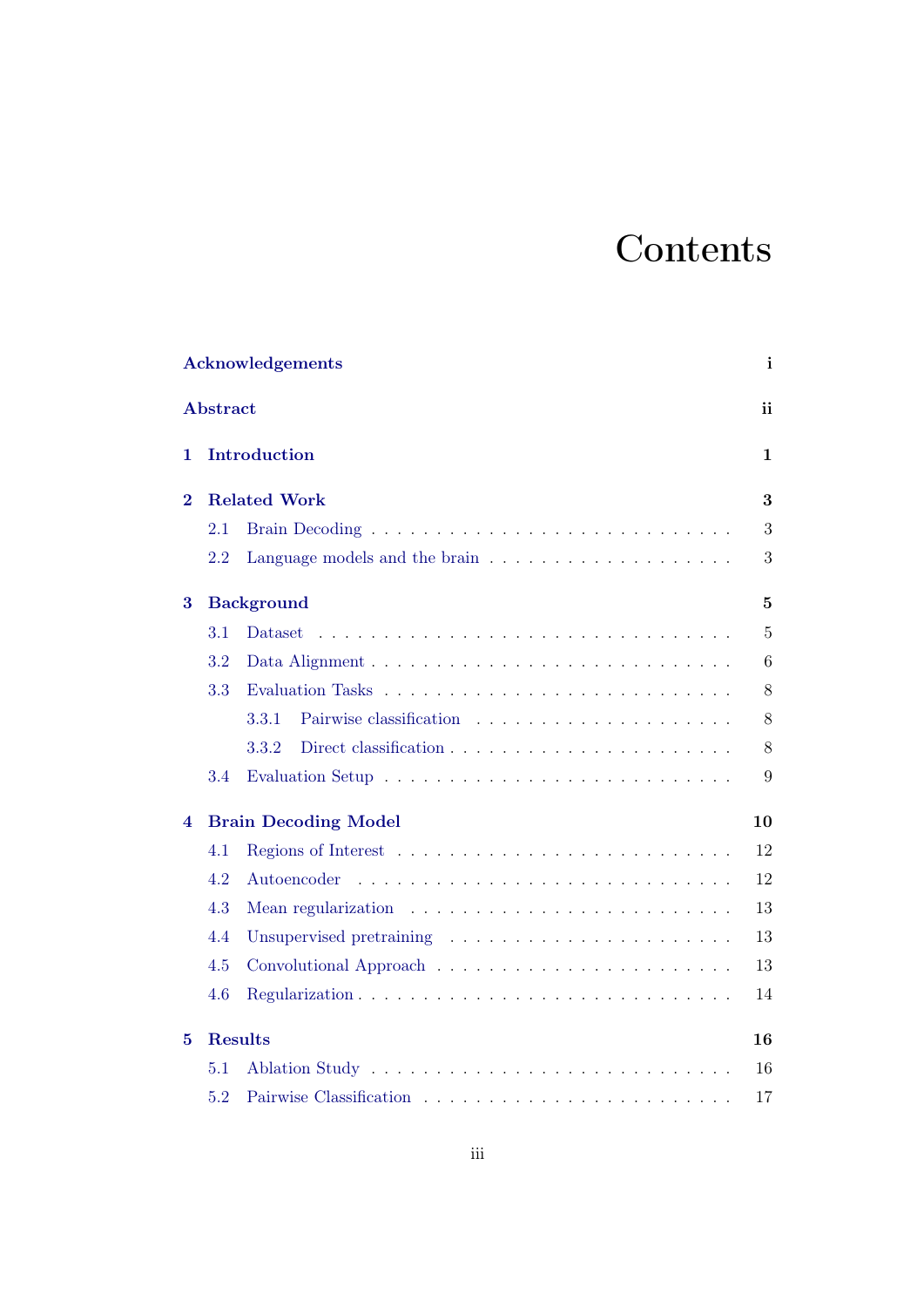#### Contents iv

|                                        |     | 7 Conclusion | 27  |
|----------------------------------------|-----|--------------|-----|
|                                        |     |              |     |
|                                        |     |              |     |
|                                        | 6.1 |              | -23 |
| 6 Bridging fMRI to Language Generation |     |              |     |
|                                        |     |              |     |
|                                        |     |              |     |
|                                        |     |              |     |
|                                        |     |              |     |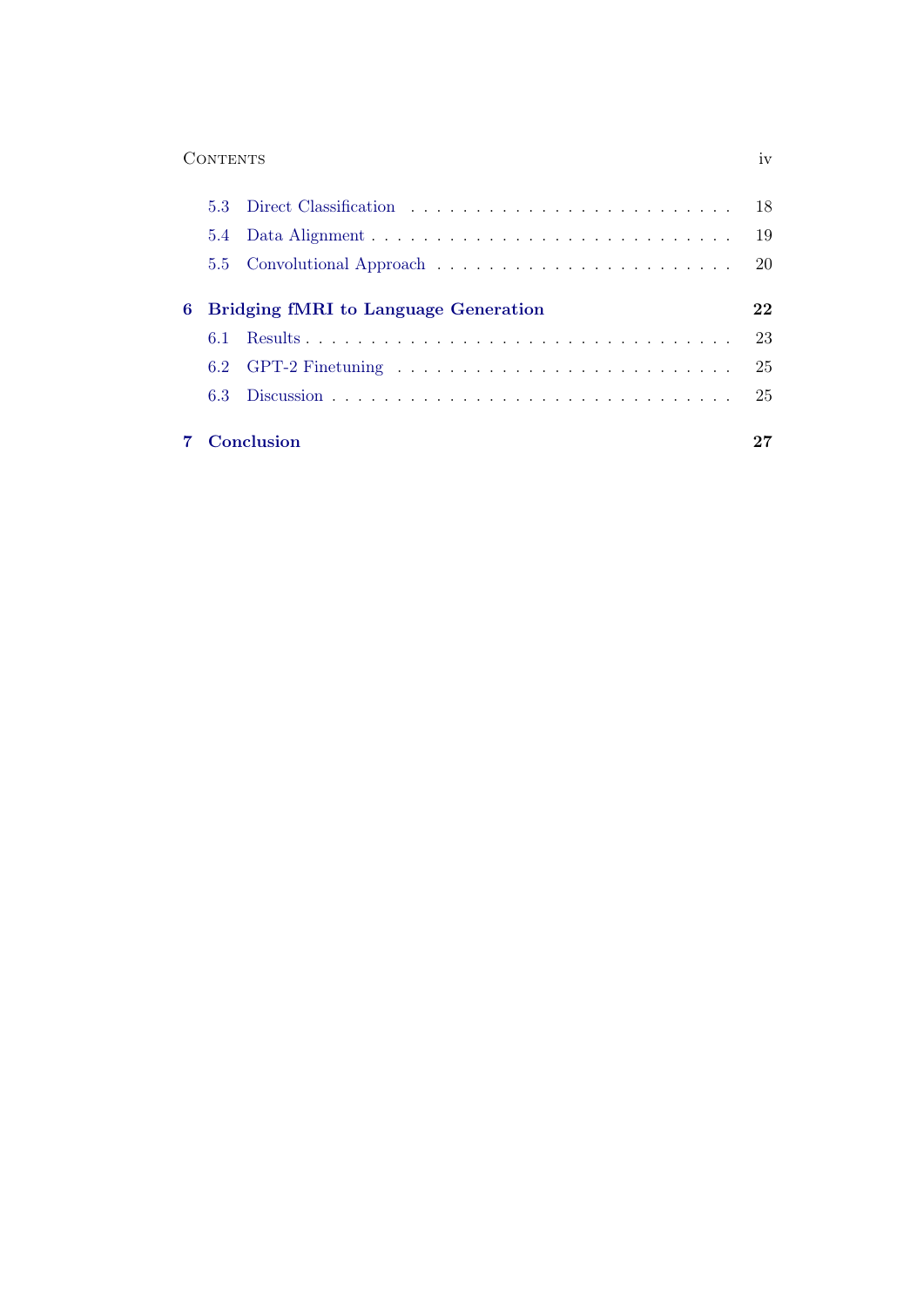## CHAPTER<sub>1</sub> Introduction

<span id="page-5-0"></span>Recent advances in brain imaging suggest that it may be possible to infer what a person is perceiving from their brain scans. The ability of decoding brain signals has important applications in medicine, e.g., assisting handicapped people who cannot move or talk, as well as in the consumer industry, e.g., producing content that adapts to what a person is seeing, feeling or thinking. In this context, language is of particular interest, since it is the vehicle we use to express our thoughts. A body of research has focused on decoding functional Magnetic Resonance Imaging (fMRI) scans into a representation of the word a person is reading while being scanned. By measuring similarity between the decoded scan and actual word representations, they show that the decoded representation is closer to its corresponding word representation than to another word with a chance significantly higher than random.

Although an important first step in showing that inferring such information from brain scans is at all possible, this task is rather simple and has limited potential applications. The inference models used to solve it are equally simple, normally based on ridge regression or simple Multi-Layer Perceptrons (MLP), while they rely on complex subject-specific pre-processing and feature selection [\(Pereira et al.,](#page-33-0) [2018;](#page-33-0) [Sun et al.,](#page-34-0) [2019\)](#page-34-0). In this work, we argue that a more demanding setup needs to be considered in order to understand the extent to which we can currently map brain activities to words. In particular, we propose direct classification, i.e. to directly classify a brain scan as one of the *v* words within the considered vocabulary, as opposed to pairwise classification. Furthermore, we address brain decoding on unseen subjects, i.e., the training data does not contain any data from the test subject. This is known to be a remarkably hard problem, since fMRI scans are very different across subjects and even across recording sessions, among other reasons due to variable numbers of voxels and lack of alignment between scans. Thus, the challenge with this setup is twofold, the evaluation task is more demanding and strong generalization is required since subject-specific pre-processing is not possible.

On the bright side, in this setup we can exploit a larger training set consisting of the scans from  $n-1$  subjects in order to train more complex models, where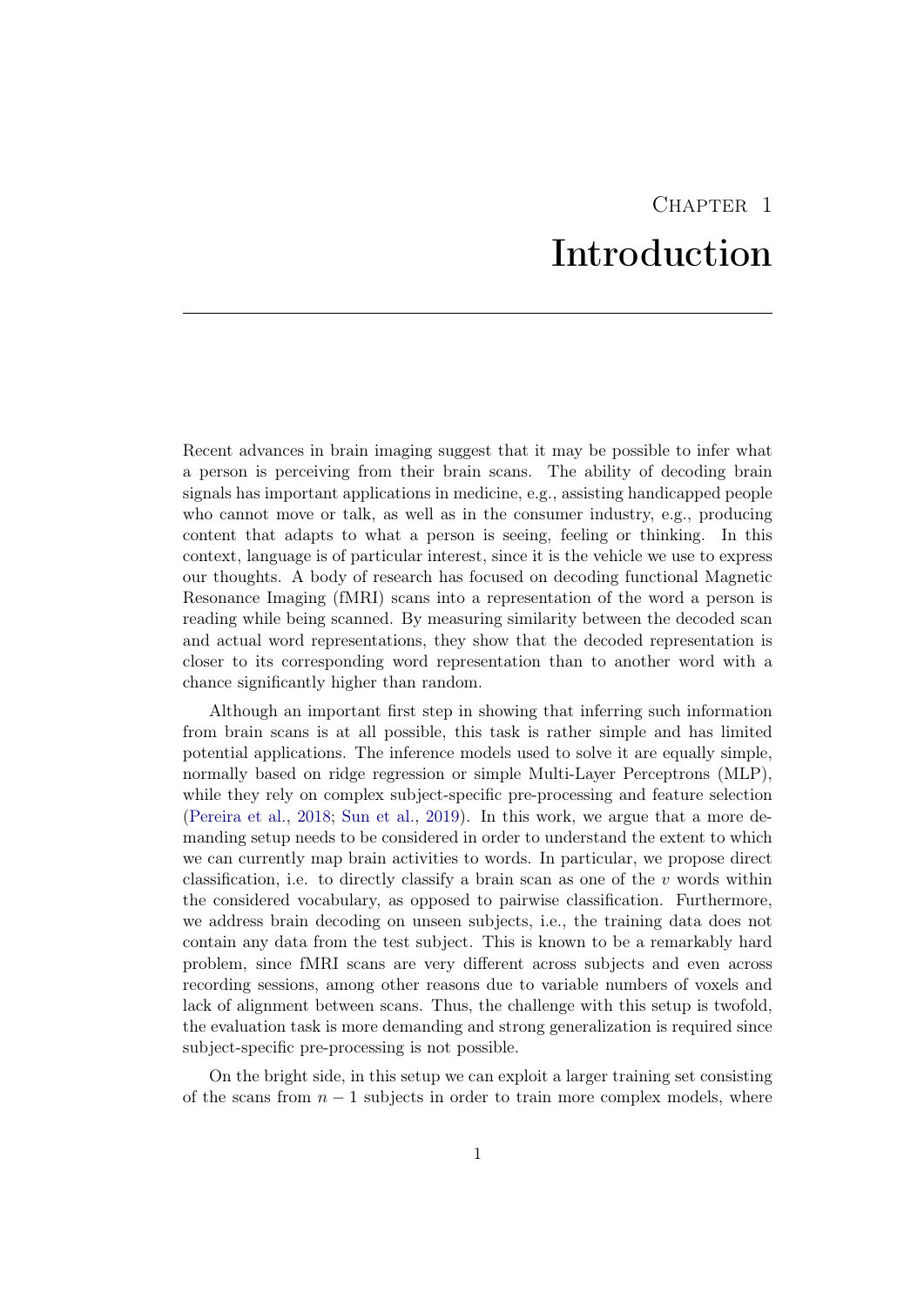#### 1. INTRODUCTION 2

*n* is the number of subjects in the dataset. We propose a neural autoencoder model that takes as input a complete fMRI scan and outputs the stimulus word. We use minimal external knowledge, specifically the Regions of Interest (ROIs) of the brain scan, and let the model learn features that generalize to all subjects. We validate our model on the classical pairwise classification task and then, we demonstrate its performance in direct classification.

Then, we take a novel research direction and consider a practical application of brain decoding. We envision a system that decodes concepts from the brain, rather than complete sentences, and uses these concepts to guide the generation of coherent text. Such a system could help individuals with speech impairments to communicate. To this end, we leverage GPT-2, a recently proposed model for language generation which can produce outstandingly realistic text. We condition GPT-2 with the decoded brain scans and show, as a proof-of-concept, that brain activities can guide language generation. Although a long path still needs to be covered before having a fully functional system, our work sets a first stone towards translating brain activities into coherent text.

All in all, our contributions are:

- *•* We propose a new and more challenging evaluation setup for brain decoding, i.e., to decode the brain activation from a subject unseen during training directly into a specific word in a bounded vocabulary.
- We present a neural network-based model that improves fMRI-to-word decoding by a significant margin in the existing evaluation framework as well as in our more challenging and realistic setup.
- We bridge fMRI decoding to a real-world application: language generation conditioned on brain activities.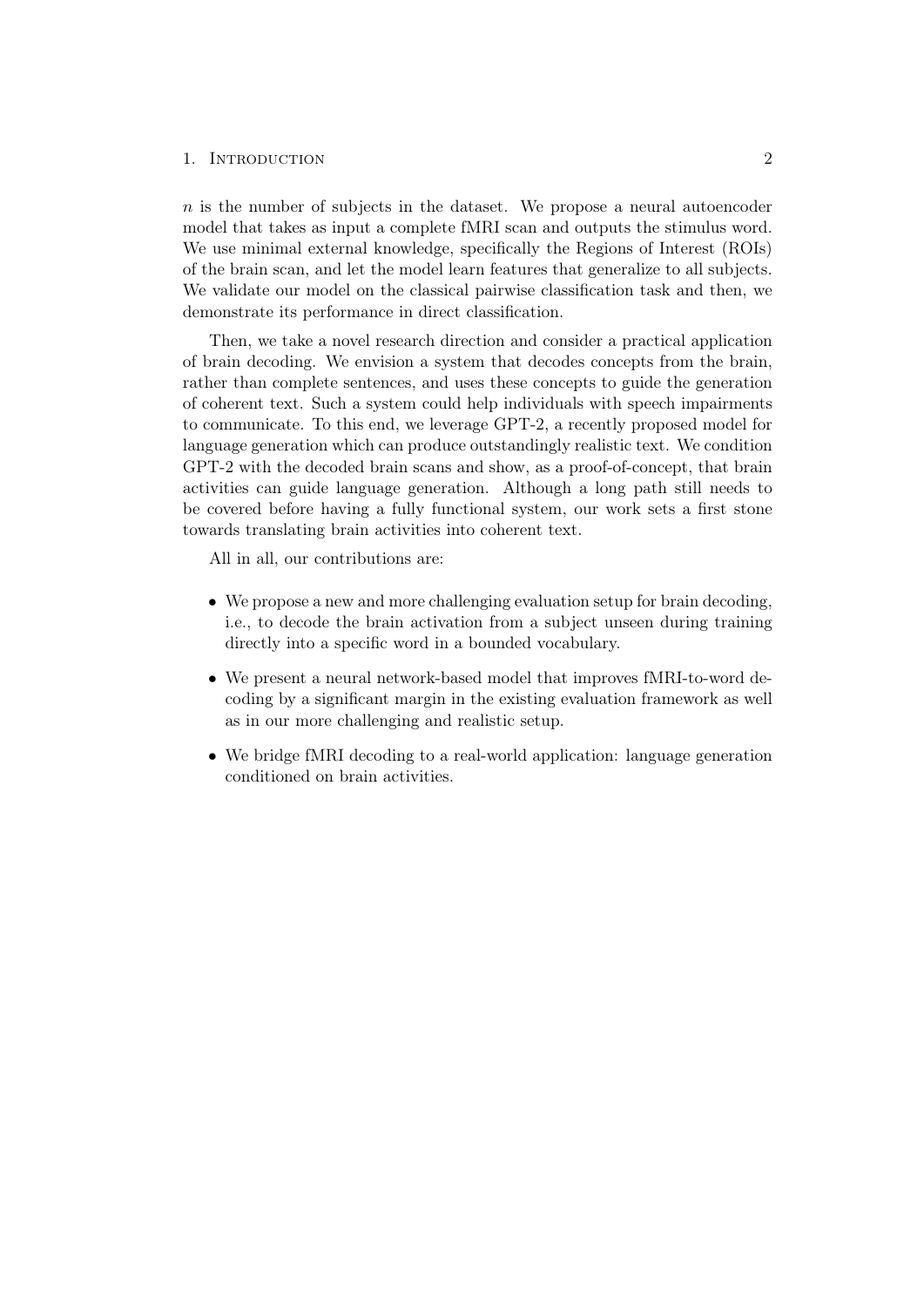## CHAPTER<sub>2</sub> Related Work

## <span id="page-7-1"></span><span id="page-7-0"></span>2.1 Brain Decoding

Since the publication of the seminal work [\(Mitchell et al.,](#page-33-1) [2008\)](#page-33-1), decoding brain activity into words has attracted a lot of attention from the research community. In recent years, a large number of studies has tackled this problem from different angles. [\(Palatucci et al.,](#page-33-2) [2009\)](#page-33-2) proposed a model to learn new classes unseen during training, [\(Just et al.,](#page-32-0) [2010;](#page-32-0) [Huth et al.,](#page-32-1) [2016;](#page-32-1) [Handjaras et al.,](#page-32-2) [2016\)](#page-32-2) built brain decoders that helped them draw conclusions about the way the brain processes language. [\(Pereira et al.,](#page-33-0) [2018\)](#page-33-0) presented a model that decodes brain activity into word embeddings. [\(Wehbe et al.,](#page-34-1) [2014\)](#page-34-1) decoded text passages rather than single words and, similarly, [\(Sun et al.,](#page-34-0) [2019\)](#page-34-0) decoded sentences using distributed representations. These works represent just a part of a large body of research [\(Wang et al.,](#page-34-2) [2020;](#page-34-2) [Schwartz, Toneva, and Wehbe,](#page-33-3) [2019;](#page-33-3) [Kivisaari et al.,](#page-33-4) [2019\)](#page-33-4) that has strongly contributed to the progress of decoding and understanding brain activities.

In most existing literature the scans used for training come from the same subject that is evaluated. Due to the misalignment of brain scans between subjects, evaluating on a different subject is a very challenging problem. Recent work [\(Van Uden et al.,](#page-34-3) [2018;](#page-34-3) [Nastase et al.,](#page-33-5) [2020\)](#page-33-5) has studied this problem in controlled settings and approached it from an algorithmic perspective. Here, we take a data-driven approach to successfully generalize brain decoding to unseen subjects.

#### <span id="page-7-2"></span>2.2 Language models and the brain

The field of Natural Language Processing (NLP) has undergone outstanding progress in the last few years thanks to a family of deep learning models called Transformers [\(Vaswani et al.,](#page-34-4) [2017;](#page-34-4) [Liu et al.,](#page-33-6) [2019;](#page-33-6) Raff[el et al.,](#page-33-7) [2019\)](#page-33-7). These models are currently state-of-the-art in most NLP tasks and remarkably, in language generation, e.g., the GPT-2 model [\(Radford et al.,](#page-33-8) [2019\)](#page-33-8). Recent work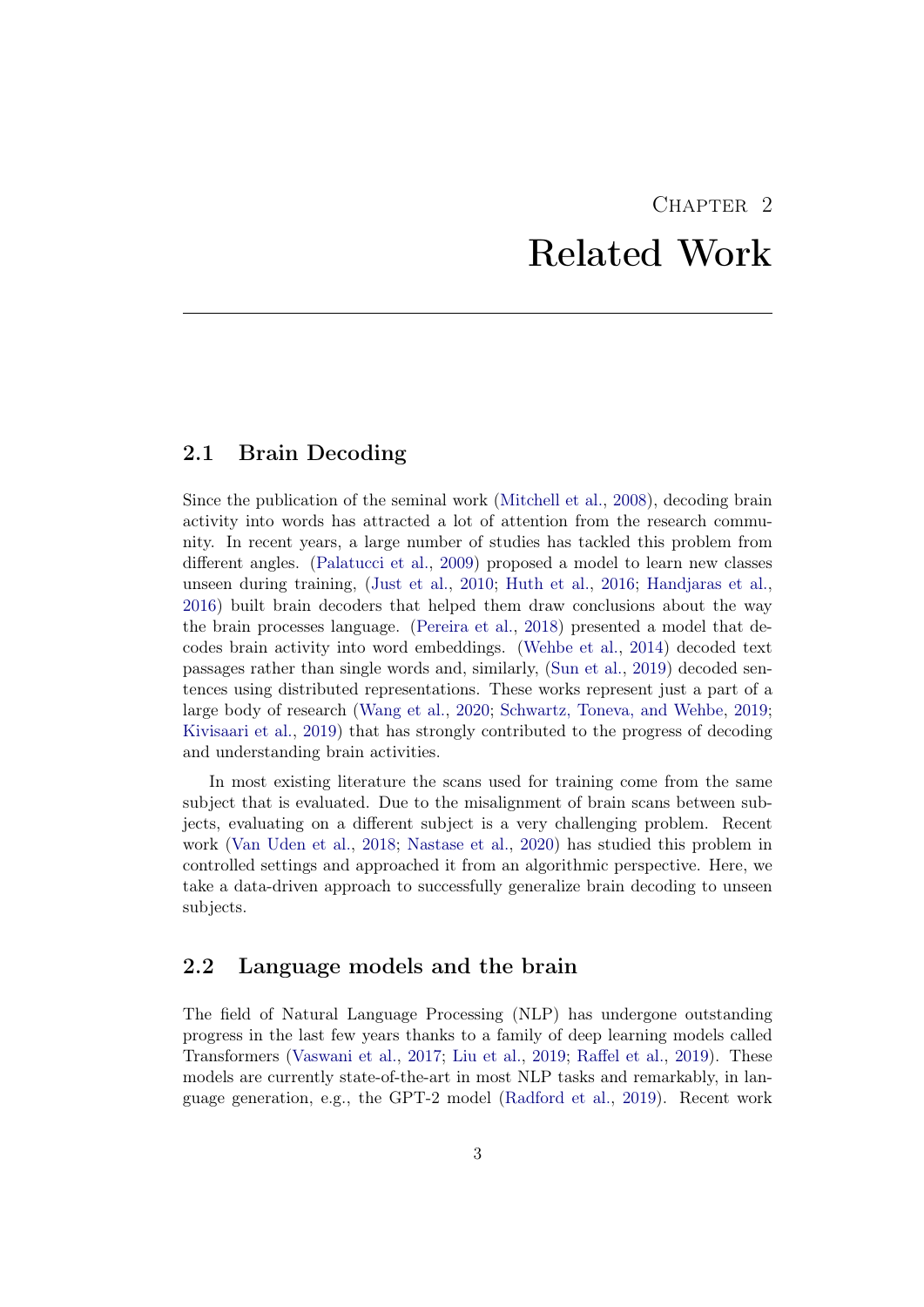#### 2. RELATED WORK 4

has tried to establish a link between the brain and these models. [\(Gauthier and](#page-32-3) [Levy,](#page-32-3) [2019\)](#page-32-3) decodes fMRI to improve latent representations inside a transformer for NLP tasks. [\(Toneva and Wehbe,](#page-34-5) [2019\)](#page-34-5) use fMRI scans to interpret and improve BERT [\(Devlin et al.,](#page-32-4) [2018\)](#page-32-4), a well-known transformer. Relatedly, [\(Mut](#page-33-9)[tenthaler, Hollenstein, and Barrett,](#page-33-9) [2020\)](#page-33-9) use EEG features to modify attention weights in an LSTM based model.

Different from prior work, we devise a direct application of brain decoding: to use brain activities in order to guide language generation with GPT-2. [\(Nishi](#page-33-10)[moto et al.,](#page-33-10) [2011\)](#page-33-10) demonstrated that it is possible to dynamically decode brain activity in the form of fMRI scans. Based on this result, we advance towards a brain-computer interface capable of translating brain activity into coherent text.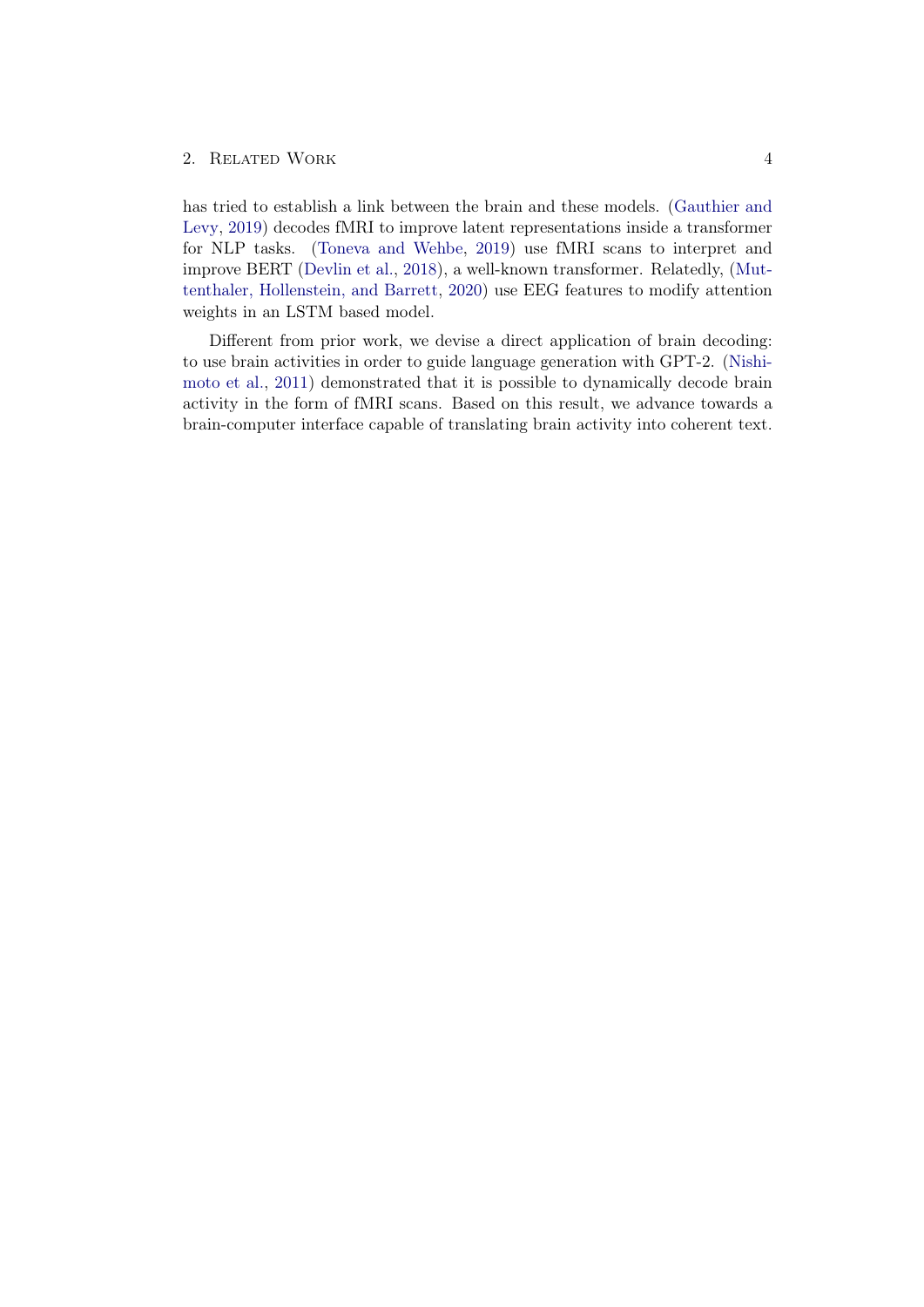## CHAPTER<sub>3</sub> Background

<span id="page-9-0"></span>We call *brain decoder* or simply *decoder* a function capable of mapping brain activities to the stimulus that generated them. In this work, we map brain activities in the form of fMRI scans to the text presented to subjects during scanning. We consider two types of decoders, first, classical regression-based decoders [\(Bulat, Clark, and Shutova,](#page-32-5) [2017\)](#page-32-5) which learn a parametric mapping from the fMRI scan to a vector representation of the text; and second, we propose classification-based decoders, which learn to map brain activities to a word within a bounded vocabulary.

#### <span id="page-9-1"></span>3.1 Dataset

We use the dataset from [\(Pereira et al.,](#page-33-0) [2018\)](#page-33-0). This dataset contains fMRI scans from 15 subjects. Each subject was recorded reading 180 different words, one at a time. Each word, was shown to the subject following three different paradigms that ensure that all subjects focus on the same meaning, i.e., supporting the word with a word cloud, with sentences and with images. Additionally, 8 of the subjects were scanned while reading sentences from a dataset that consists of 384 sentences from 96 different passages. Finally, 6 of the subjects (with overlap with the 8 previous subjects) were also scanned reading another dataset of 243 sentences from 72 passages. 6 subjects were not recorded reading sentences.<sup>[1](#page-9-2)</sup>

In this work, we are interested in decoding individual words and so, our dataset consists of 15 subjects with 540 scans each (180 words, three paradigms). However, we also explore pretraining our model with the sentence recordings.

Combining this dataset with other datasets was considered thoroughly, since this would further increase the overall dataset for training our models. One such datasets is the Harry Potter fMRI dataset from [\(Wehbe et al.,](#page-34-1)  $2014$  $2014$ ).<sup>2</sup> It contains fMRI scans of eight subjects, which were taken while each subject was

<span id="page-9-3"></span><span id="page-9-2"></span><sup>&</sup>lt;sup>1</sup>For more details on the dataset refer to  $\frac{h}{h}$ thes://osf.io/crwz7

<sup>&</sup>lt;sup>2</sup>For more details on the Harry Potter dataset refer to [http://www.cs.cmu.edu/~fmri/](http://www.cs.cmu.edu/~fmri/plosone/) [plosone/](http://www.cs.cmu.edu/~fmri/plosone/)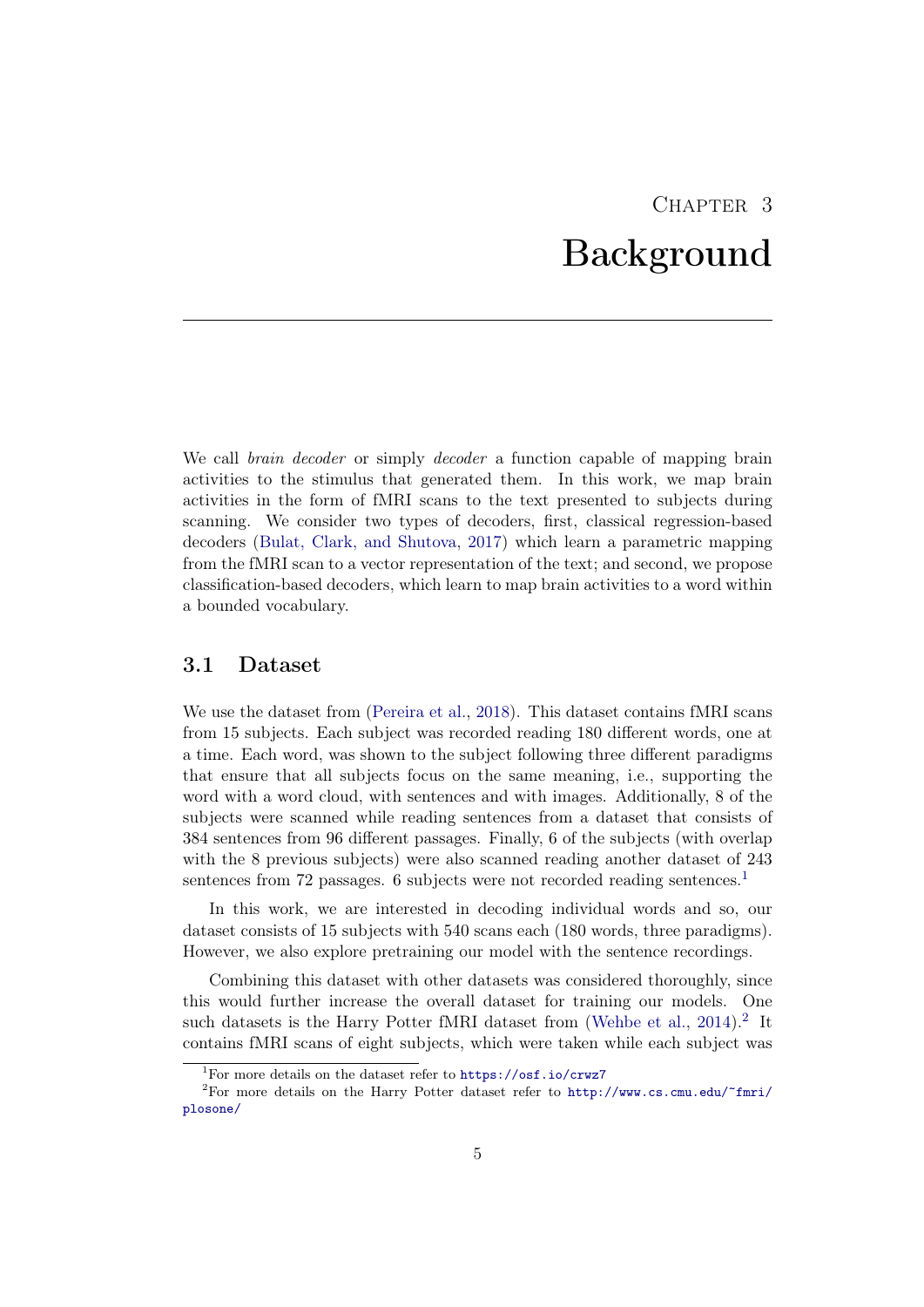reading the first Harry Potter book. The main difference though between our main dataset and this one is, that the scans were not taken for every individual word but for four words at the time. This means that we can not relate each scan to one word specifically during training like we can do with the dataset from [\(Pereira et al.,](#page-33-0) [2018\)](#page-33-0). Since this is not possible, we considered using the Harry Potter dataset for pretraining, like we do with the sentence dataset. To do this the fMRIs from both datasets need to be aligned. In our simplest approach of just selecting the voxels, placing them in a 1D vector and use zero padding to match them to the same size, an issue arose based on the dimensionality of the two datasets. Our dataset contains about ten times as many voxels as the Harry Potter fMRI dataset, which means that in this simple matching procedure, most of the values in the vector would be set to zero for a sample from the Harry Potter fMRI dataset. This is why the addition of such a dataset would rather hinder the learning of our model instead of improving it. Since most other datasets we could find have similar issues, when comparing the dimensionality or other attributes, based on how the fMRIs were extracted, we decided to no longer consider the combination of different fMRI datasets in our approach.

## <span id="page-10-0"></span>3.2 Data Alignment

Since combining fMRI data from different subjects is known to be a difficult problem, a lot of time was invested in finding a good way of aligning the fMRI scans to provide a better preprocessed training dataset for our models. To understand why this is a demanding task, a brief introduction is needed, on the way the data was generated.

For every fMRI scan a 3D array with dimensions 88x128x85 is returned. Each value in this array represents a voxel of 3mmx3mmx3mm. Overall this means we have 957,440 voxels in our array which cover the whole brain. After preprocessing only about 20 percent of the voxels are still considered to have valid values and all the others are set to be zero.<sup>[3](#page-10-1)</sup> Since preprocessing is different for all subjects, not every subject has non-zero values for the same voxels.

At this point we need to introduce an additional concept for handling fMRI scans. The fMRI scans can be partitioned into Regions Of Interest (ROIs) following the atlas from [\(Gordon et al.,](#page-32-6) [2016\)](#page-32-6), provided in the dataset. Each ROI is associated with one or more brain functions. Now once we have these voxels from the first preprocessing step, we can use the knowledge about ROI regions and apply ROI region voxel selection. This way we only retain voxels from brain regions relevant to our task. The voxels, which correspond to a certain ROI region, vary across subjects. This means that subjects can not only have very different ROI region locations in the brain, but also have a completely different number of

<span id="page-10-1"></span> ${}^{3}$ For more details on preprocessing and voxel selection refer to [https://www.nature.com/](https://www.nature.com/articles/s41467-018-03068-4.pdf) [articles/s41467-018-03068-4.pdf](https://www.nature.com/articles/s41467-018-03068-4.pdf)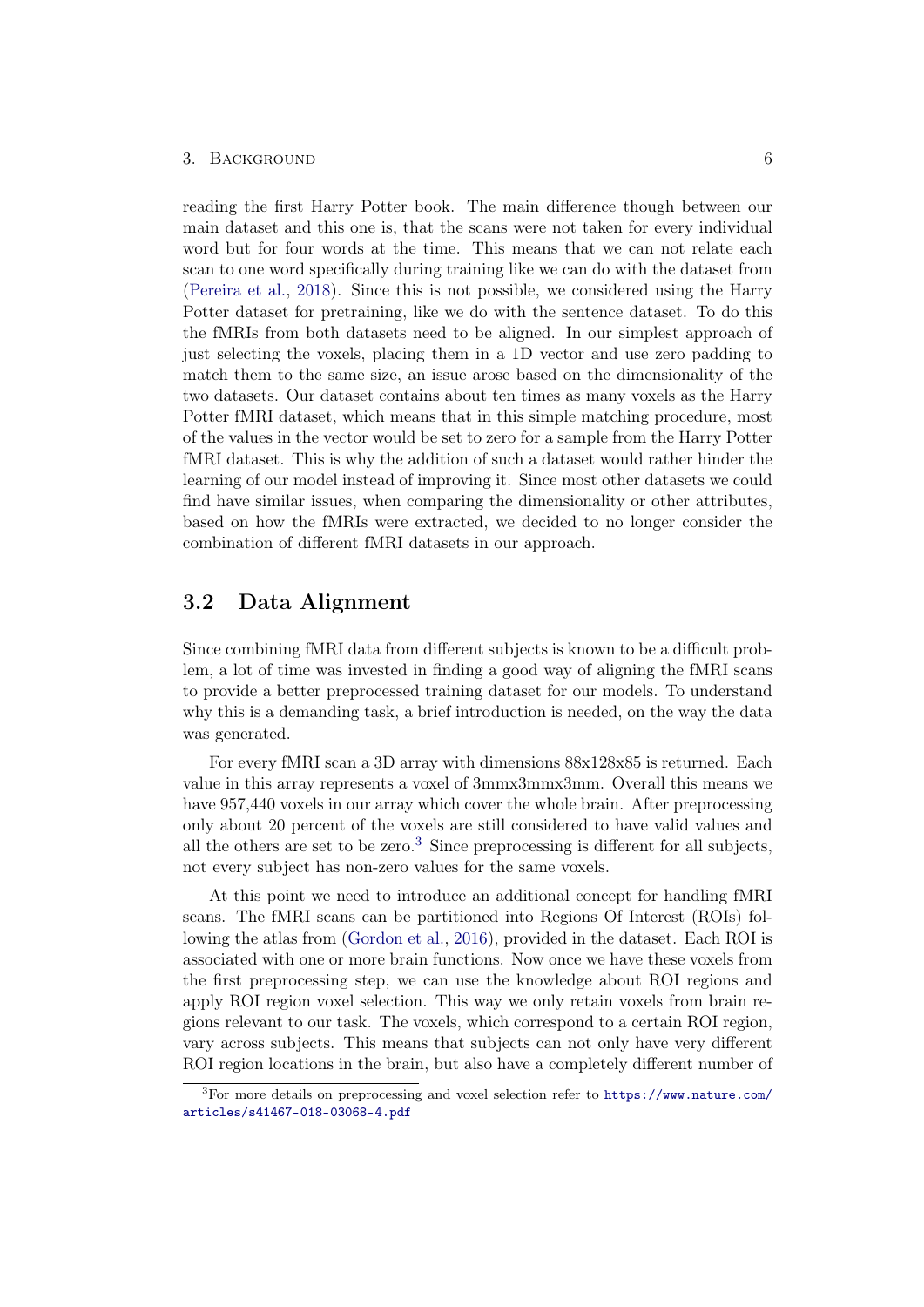voxels for each ROI region. Since each brain is unique these observations should not be surprising, but they bring up important issues in regard to aligning the fMRIs across subjects in a useful manner.

After having some insights on why it is a demanding task to align the datasets of the subjects, we can look at some of our attempts on how it could be done. For all our approaches only non-zero voxels from selected ROI regions were considered. Our first approach and also most simple approach is to just select the subject with the highest number of remaining voxels (which was 51,494) and pad up all the other subjects to match this number. This is simple but losses all the spatial information we still had left after all the selection methods and hence does not align voxels from similar locations in the brain. Therefore, it was the focus of our more sophisticated method to conserve the spatial relationships between subjects as far as possible.

The best way to do this would be to align the voxels based on their location in the 3D grid, since this way the spatial location would be perfectly preserved. However, as mentioned, the locations of the ROI regions are not consistent among the subjects. We could consider the relevant ROI regions and take a union of all the corresponding voxel coordinates over all subjects and then use all these voxels for each subject, padding with zeros when necessary. At first this sounds very promising, since all spatial information can be preserved this way. On a second look one realizes, that this increases our fMRI vector size to 155,131 values, which is more than 2.5 times the input size we had for our first method. Additionally, we also add a lot more zero values to our model input, which can hinder the model to learn useful information. Therefore, this is not an acceptable solution, since our input size to our model was already in our previous approach big in comparison to the available amount of training data.

The best course of action seems to be a combination of the two. Instead of aligning all the voxels perfectly based on their spatial location, we will align the individual ROI regions. Since each ROI region has a different number of voxels across subjects, we need to select the highest number of voxels for every ROI region. This only increases our total number of voxels from our simple approach to 61,656. For every subject's ROI region which does not have the same number of voxels as the subject with the highest number of voxels for a given ROI region, we pad up the missing values. This way the ROI regions are better aligned.

For our final approach we wanted to include more of the spatial location of the voxels again without increasing the input vector size too much from our previous approach (New input size: 65,730). The idea was to match the voxels within a certain ROI region better. Since the voxels within the same ROI region across subjects are not from the same spatial location and also do not have the same number of voxels, this becomes a demanding task. In a first part the structure of each ROI region of each subject was inspected and compared. The best way of aligning them seemed to be along the z-axis in the 3D grid. This means that every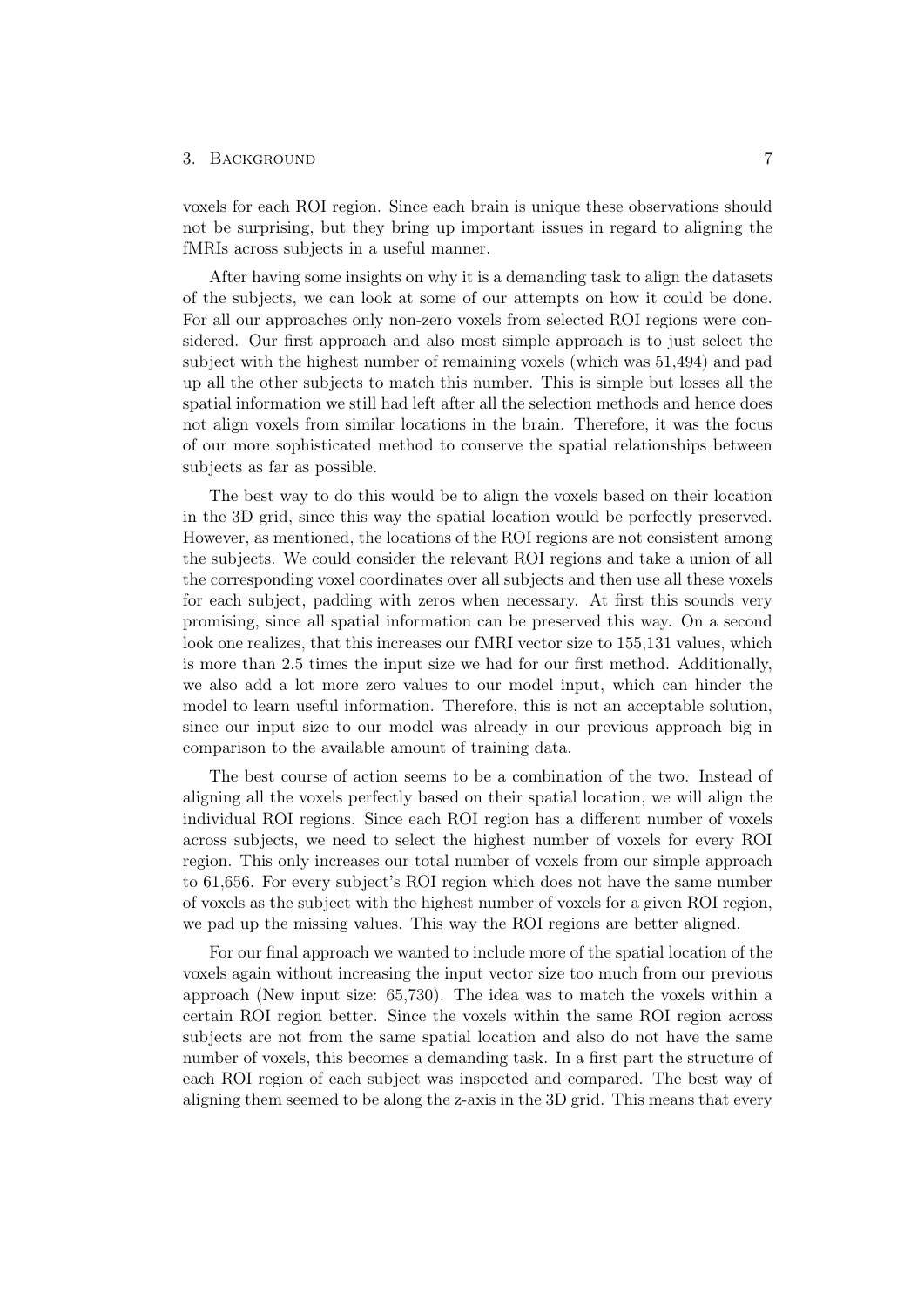ROI region was split into slices based on the z-axis location of the voxels. Next, the slices were compared for each ROI region and across all subjects. Since neither the number of slices nor the number of voxels per slice matched, the alignment had to be completed with padding. The slices were aligned from lowest to highest slice (based on the z-axis). If a subject ran out of slices for a given ROI region, the remaining voxels would be padded with zeros. Within the slices the same approach was followed. The size of the slices and also the maximum number of slices was based on the highest number of slices and also voxels per slices across all subjects for a given ROI region respectively. This last approach for aligning the data will also be used for all our models presented in the following sections.

### <span id="page-12-0"></span>3.3 Evaluation Tasks

#### <span id="page-12-1"></span>3.3.1 Pairwise classification

In this task, a regression-based decoder is trained to produce a vector representation from a brain image (fMRI). Then, for each possible pair of words the correlation between the decoded vectors and the actual embedding vectors of both words is computed, i.e., four values. If the decoded vectors are more similar to their corresponding word embeddings than to the alternatives, the evaluation is considered correct. As such, the random baseline for this task is 0*.*5. The final result is the mean across test instances.

This task presents certain limitations arising from the representation the brain image is decoded into. In [\(Pereira et al.,](#page-33-0) [2018\)](#page-33-0), this representation is a GloVE embedding [\(Pennington, Socher, and Manning,](#page-33-11) [2014\)](#page-33-11) and therefore, it contains information beyond semantics, such as word frequency in the data used to train the embedding. [\(Gauthier and Ivanova,](#page-32-7) [2018\)](#page-32-7) show that decoding brain images into representations derived from models optimized to solve very different tasks, e.g., image captioning or machine translation, produce similar results as the baseline decoder from [\(Pereira et al.,](#page-33-0) [2018\)](#page-33-0). This suggests that training the decoder to produce a certain representation vector is fundamentally limited by the type of representation used. Therefore, as an additional evaluation task, we propose direct classification.

#### <span id="page-12-2"></span>3.3.2 Direct classification

In this task, a classification-based decoder receives as input a brain scan and produces as output a vector of size *v*, where *v* is the size of the vocabulary. In our case  $v = 180$ . This vector contains the predicted probability for each word in the vocabulary. This way, the decoder is effectively a classifier that infers which word is seen by the subject when the scan is taken. This task is significantly more challenging than the pairwise classification task, with the random baseline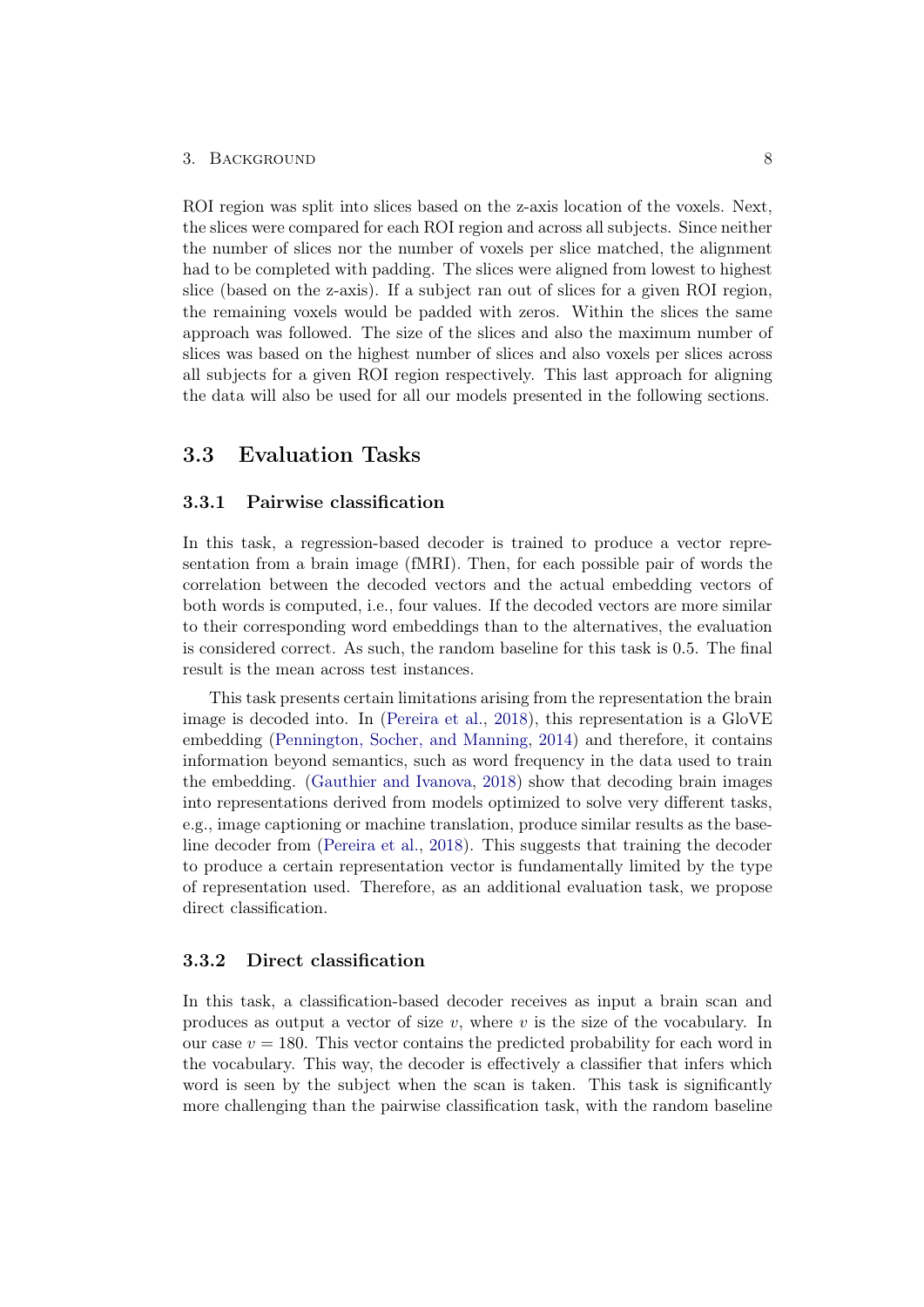being  $1/v$  for the Top-1 score  $(0.06\%$  in our case). On the other hand, it does not suffer from limitations associated with the chosen vector representation. In this task, we report Top-1 and Top-5 scores, i.e., the classification is correct if the word is within the Top-X predictions.

#### <span id="page-13-0"></span>3.4 Evaluation Setup

Most previous work on brain decoding [\(Pereira et al.,](#page-33-0) [2018;](#page-33-0) [Sun et al.,](#page-34-0) [2019\)](#page-34-0) has considered the scenario where the model is trained with data from the same subject that is being evaluated. We argue that this scenario is not suitable for real life applications and that it in fact limits our ability to decode brain activities.

In said scenario, for each new subject a training set needs to be recorded in order to train a personalised decoder model. Recording fMRI scans is a costly and slow process, e.g., for one subject in our target dataset it takes approximately 4 hours just to obtain the 180 brain scans, which still have to be processed.<sup>[4](#page-13-1)</sup> Therefore, it is desirable to have models that are able to decode the brain activities of new subjects without the need for subject-specific training data. Furthermore, the amount of data that can be recorded for one subject is limited, which restricts the complexity of the decoders and forces the model to rely on subject-specific pre-processing. By using the data from all recorded subjects, we can build larger neural network-based decoders that learn general features across subjects, dispensing with the need for subject-specific processing steps. This however is a difficult problem since there is almost no alignment between the fMRI scans of different subjects.

In this work, we consider this challenging setup and follow a leave-one-out strategy in our evaluation. This way, we train our model with the data from  $n-1$  subjects and test it on the remaining subject; we repeat this process for each subject. This simulates a real-world scenario where an existing model is applied to a new, as yet unseen, subject.

<span id="page-13-1"></span><sup>&</sup>lt;sup>4</sup>Five repetitions per paradigm (three paradigms), where each repetition needs two runs (90 words per run) and each run takes 8 minutes [\(Pereira et al.,](#page-33-0) [2018\)](#page-33-0).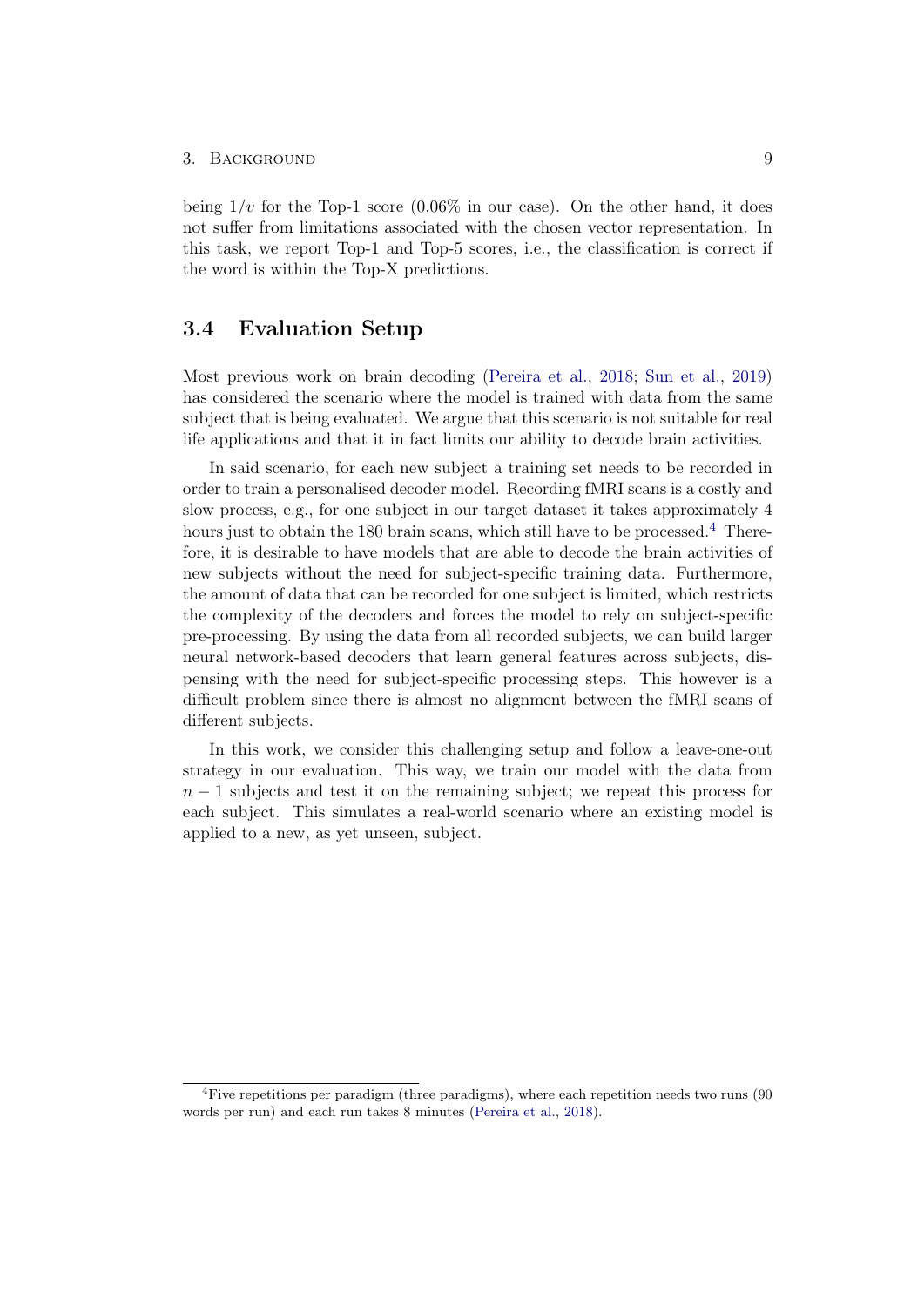# <span id="page-14-0"></span>CHAPTER<sub>4</sub> Brain Decoding Model

We propose a new model that leverages recent advances in deep learning in order to decode brain activities in the form of fMRI scans into text. Our model can be implemented as either a regression-based or a classification-based decoder by simply changing the last layer and the related term of the loss function. The regression-based decoder has a final linear layer that outputs a vector of the size of the target representation; following [\(Pereira et al.,](#page-33-0) [2018\)](#page-33-0) we use GloVE embeddings of size  $300 \times 1$ . The regression loss is calculated on this output and has the form:

$$
\mathcal{L}_{reg} = \sum_{i}^{v} \left( \cos \left( y_{pr,i}, y_{true,i} \right) - \sum_{j \neq i}^{v} \cos \left( y_{pr,i}, y_{true,j} \right) \right)
$$

Where  $y_{pr,i}$  is the predicted word embedding for word *i*,  $y_{true,j}$  is the real word embedding for word  $j$  and  $cos(x, y)$  is the cosine distance between vectors *x* and *y*. Note that to ease notation this formulation corresponds only to one paradigm of one subject, the total loss is calculated by summing over all paradigms for each subject in the training set. The same applies to the formulation of the other loss terms presented below. This loss is inspired by the triplet loss (Schroff[, Kalenichenko, and Philbin,](#page-33-12) [2015\)](#page-33-12) and aims at guiding the model's output as close as possible to the true embedding while keeping it as far as possible from the embeddings of the other words in the vocabulary. We observed that this loss function helped to prevent the model from collapsing towards a mean representation of the word embeddings.

In the classification based decoder, the regression layer of size  $300 \times 1$  is turned into a non-linear layer and an additional softmax layer is added on top of it. This way the model outputs a one dimensional vector of probabilities of the size of the vocabulary  $v$ ,  $180 \times 1$  in our case. The classification loss is given by the categorical cross-entropy between the vector of predicted probabilities *ypr* and the one hot representation of the target word *ytrue*: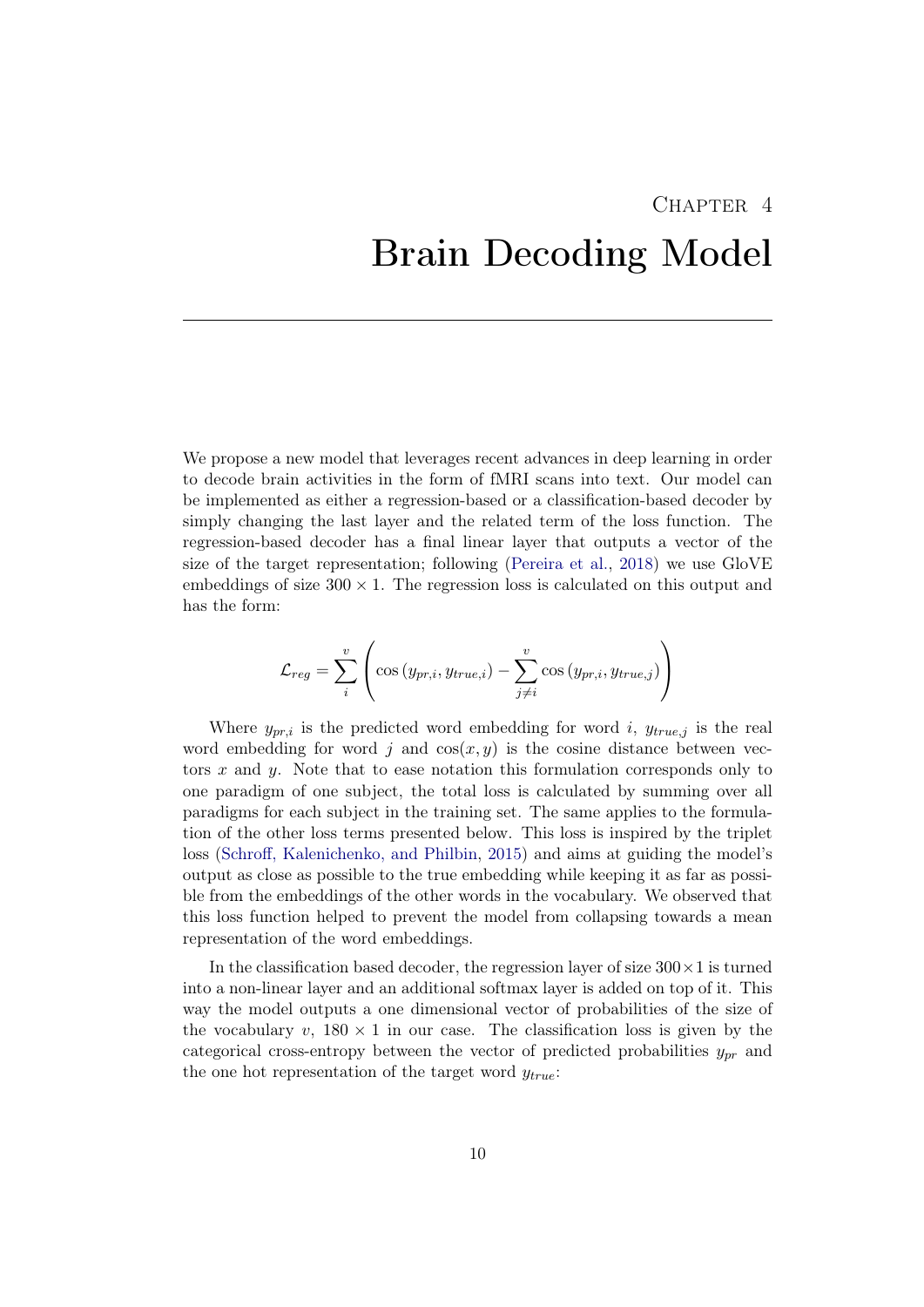

<span id="page-15-0"></span>Figure 4.1: Architecture of the improved decoder. The blue trapezoids represent dense layers, the orange rectangles feature maps and the solid black lines concatenation. The shape of the feature maps is specified, as well as the points where the different regularization terms are applied.

$$
\mathcal{L}_{class} = -\sum_{i}^{v} y_{true,i} \cdot log(y_{pr,i})
$$

Where *i* is the index for a given word in the vocabulary.

We first consider a simple model which takes as input a one dimensional fMRI scan of size  $65,730 \times 1$  voxels and generates a latent vector of size  $200 \times 1$ ; the input size is such that all the scans in the dataset fit. The exact way on how we fit the scans can be found in the data alignment section. The latent vector is used to produce either the regression or the classification target. Apart from the regression and classification layers, the model consists of two non-linear fully connected layers that produce feature maps of size  $2000 \times 1$  and  $200 \times 1$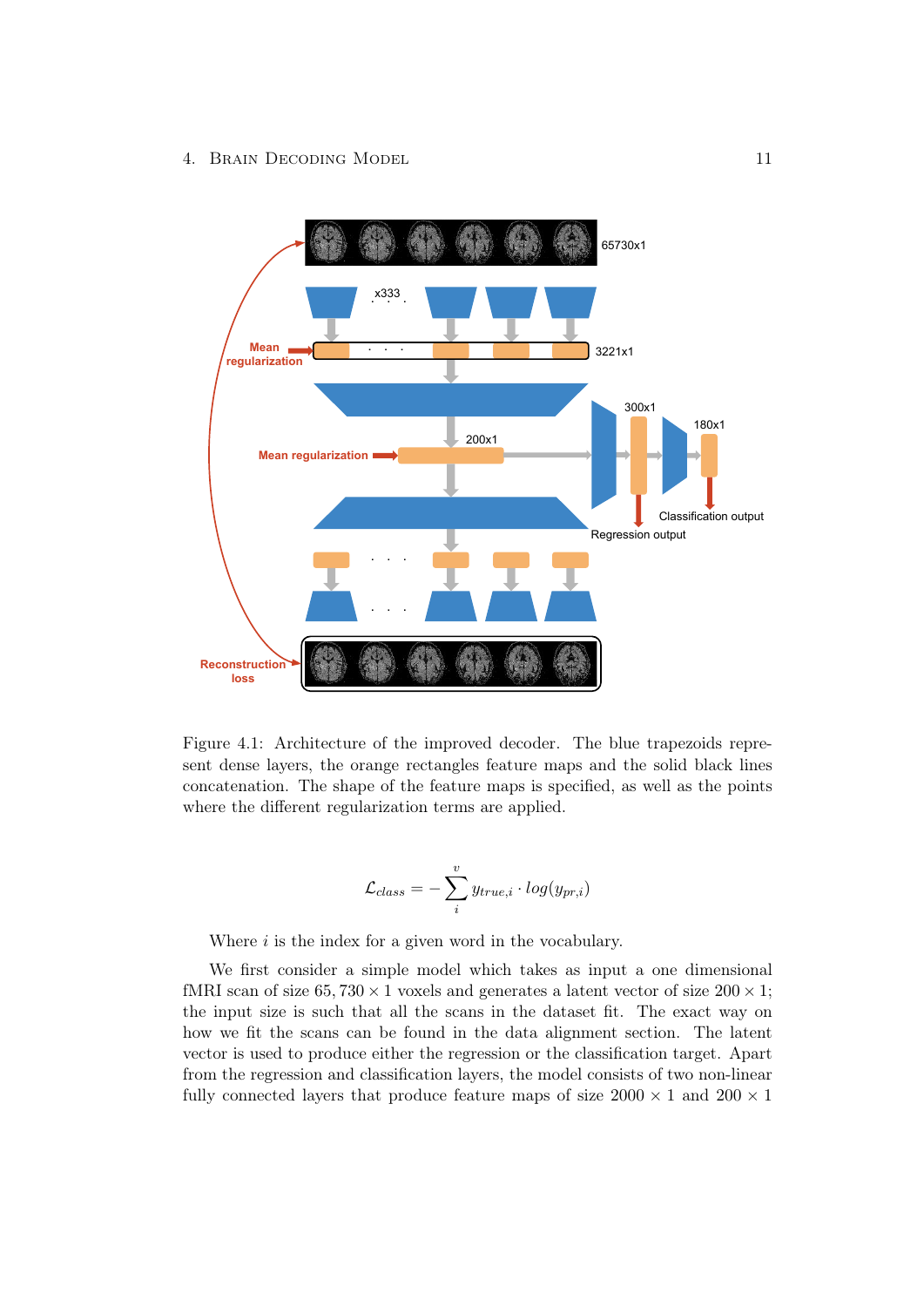4. BRAIN DECODING MODEL 12

respectively. Each non-linear layer has 0*.*4 dropout, batch normalization and Leaky ReLU activation ( $\alpha = 0.3$ ). We take this simple model as a base model and improve it with the extensions detailed below. We do an ablation study of the extensions in the results section to measure their impact on the performance of the model. The complete model is depicted in Figure [4.1.](#page-15-0)

#### <span id="page-16-0"></span>4.1 Regions of Interest

As mentioned in the data alignment section, fMRI scans can be partitioned into Regions Of Interest (ROIs), for which we follow the atlas from [\(Gordon et al.,](#page-32-6) [2016\)](#page-32-6). To exploit this knowledge and reduce the size of the model, we process each region separately in the first layer of our model. This way, we use one dense layer for each of the 333 ROIs from the atlas and concatenate their outputs. Note that the ROIs vary in size, and thus, so do the individual dense layers. We set each of these to produce an output vector of size  $max(\frac{ROISize}{20}, 1)$ , where the factor 20 is a hyperparameter chosen to regulate the size of the hidden layer. On our hyperparameter search we found this value to be adequate.

## <span id="page-16-1"></span>4.2 Autoencoder

We turn the model into an autoencoder (decoder-encoder) by adding an encoder that mirrors the base model, i.e., the decoder. This encoder reconstructs the input brain activities (fMRI) from the latent vector and to this end, we add a reconstruction term to the loss function. The reconstruction loss is given by:

$$
\mathcal{L}_{rec} = \sum_{i}^{v} \cos(x_{out,i}, x_{in,i})
$$

Where  $x_{in}$  is the input fMRI scan and  $x_{out}$  is the reconstructed fMRI, i.e., the output of the encoder. The rationale behind using an autoencoder is that the reconstruction loss should help learning by increasing the training signal and by acting as a regularizer.

Since we do not want the number of trainable weights to increase further when adding the encoder and also to make the regularization stronger, the autoencoder was built with transposed dense layers instead of regular dense layers. This way the weights of the encoder are linked to the decoder, which limits overfitting by the autoencoder.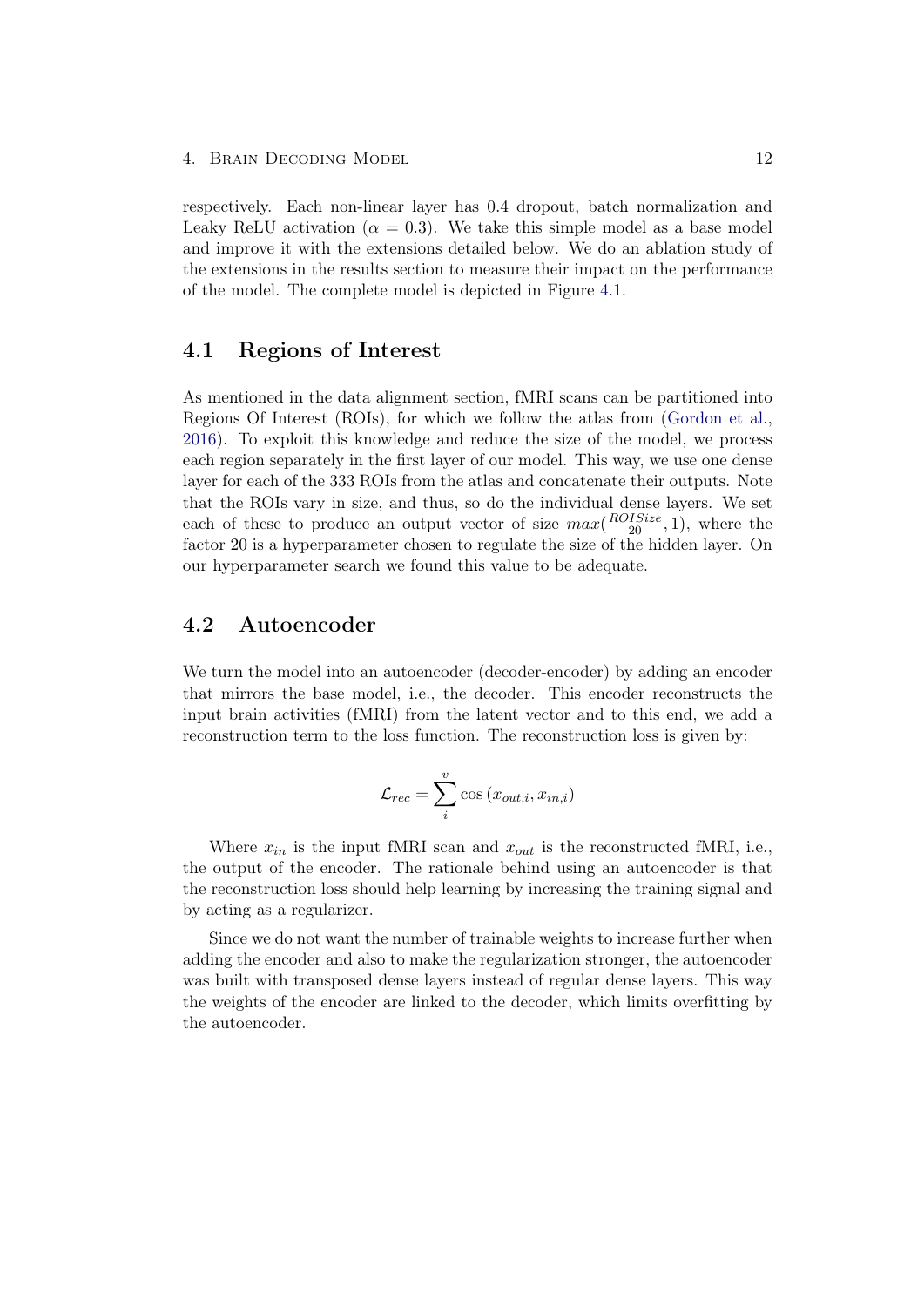#### <span id="page-17-0"></span>4.3 Mean regularization

Since the model should produce the same output for scans from different subjects when exposed to the same word, the latent representations inside the model should converge. In other words, we expect the model to progressively discard subject-specific physiological information in order to extract the word the subject is reading. To this end, we regularize the output of each layer of the decoder to be similar to the mean representation for a given word across subjects at that layer and dissimilar to the mean representation of the other words. More formally, we add a term to the loss function with the same structure as the regression loss:

$$
\mathcal{L}_{mean} = \sum_{i}^{v} \left( \cos \left( h_i^{(l)}, h_i^{(l)} \right) - \sum_{j \neq i}^{v} \cos \left( h_i^{(l)}, h_j^{(l)} \right) \right)
$$

Where  $h_i^{(l)}$  is the predicted hidden representation of word *i* in layer *l* and  $h_i^{(l)}$ is the mean of the predicted hidden representations for word *i* at layer *l* across all subjects; these mean representations are updated after every epoch. At the beginning of the training the model produces meaningless representations and, for this reason, we first train without mean regularization and only when learning saturates, the mean regularization is activated and the model resumes training until early stopping occurs.

## <span id="page-17-1"></span>4.4 Unsupervised pretraining

As detailed above, the dataset from [\(Pereira et al.,](#page-33-0) [2018\)](#page-33-0) contains two additional sets of fMRI scans, amounting to a total of 4*,* 530 scans. These scans were recorded while subjects read sentences, instead of the words that conform our learning target. Therefore, we can only use these additional scans in an unsupervised manner. The autoencoder structure of our improved model allows us to do this: we pretrain our model on the sentence scans using exclusively the reconstruction loss  $\mathcal{L}_{rec}$  for 30 epochs. Afterwards, we start the supervised training phase on the word scans. With the pretraining phase we aim to exploit general language-related fMRI features in order to place our model at a better starting point. This can help the model to eventually reach a better minimum on our training objective.

## <span id="page-17-2"></span>4.5 Convolutional Approach

Usually in machine learning if we are dealing with large data arrays as input, we tend to use convolutional networks, since they use less weights and can also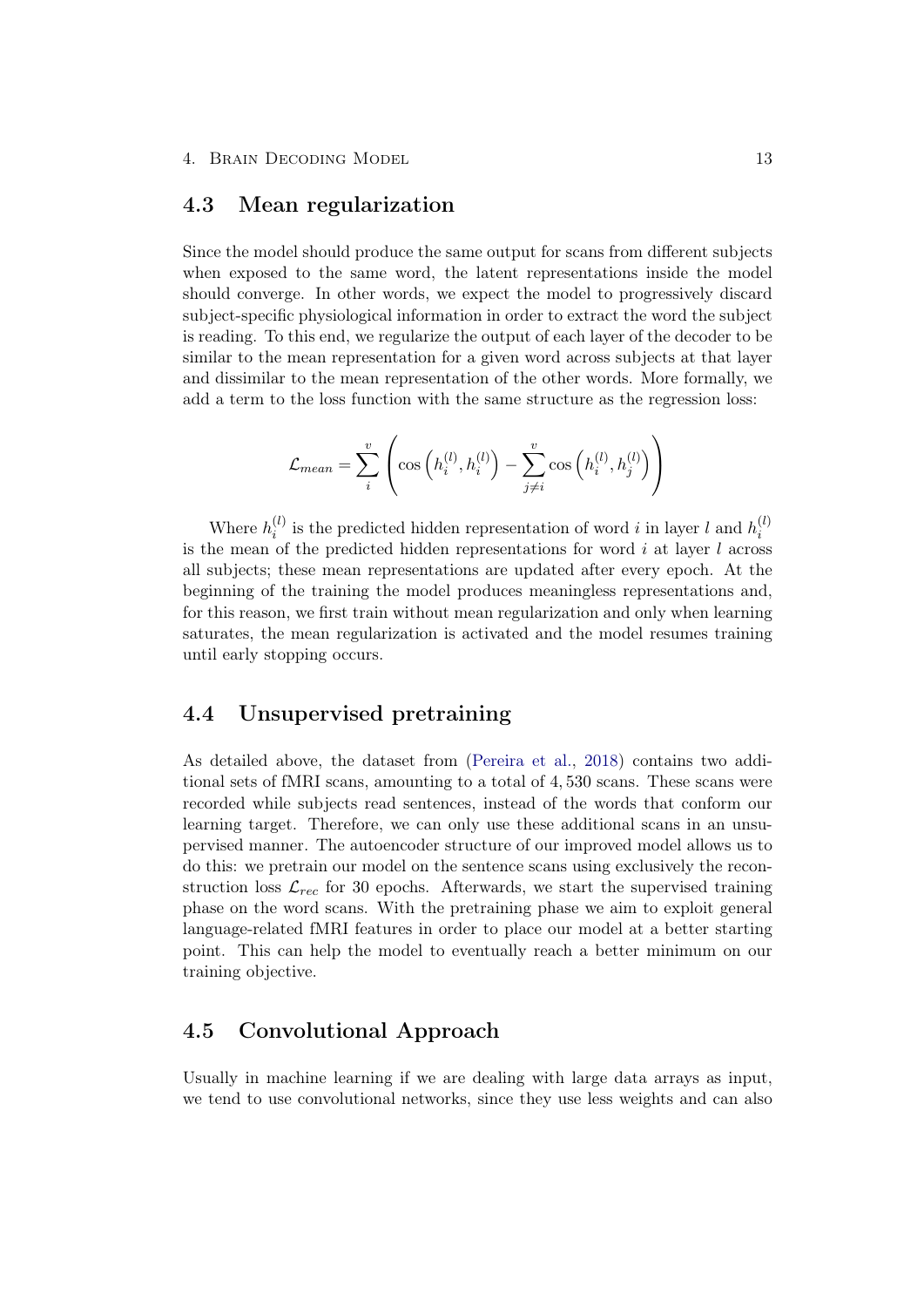#### 4. BRAIN DECODING MODEL 14

take advantage of local spatial coherence, which is good in our case, where voxels next to each other in the input vector are also spatially close to each other in the brain scan. Since our input is given as 1D vectors, we decided to use 1D convolutional layers. We use this approach in two different set ups. In a first approach we replace all the dense layers from our complete model, except for our dense layer for predicting the GloVe embedding and the classification layer, with 1D convolutional layers. In addition to that we replace in a second approach the ROI region small layers with one bigger convolutional layer. Each convolutional layer was completed with a max-pooling layer for the decoder and a up-sampling layer for the encoder. For the first approach the small convolutional layers used 4 filters and a kernel size of 4 as well. The max-pooling layer size was set to 10 with a stride of 10 as well. In the second approach these small layers were replaced with one bigger convolutional layer with 4 filters as well but a kernel size of 20. The max-pooling layer was kept the same. The remaining layers were the same for both approaches. The follow up convolutional layer used 4 filters and had a kernel size of 4 as well. The max pooling layer size was set to 2 with a stride of 2. The loss functions were kept the same for both convolutional models as we used them in our main model.

## <span id="page-18-0"></span>4.6 Regularization

Models with such large input size and only having very limited data available for training are prone to overfitting. Since a reduction of the input size, increase of available training data or better alignment of the individual subject's data is not possible without hindering at least one of the other two, a form of regularization has to be applied to reduce overfitting on the training subjects and make the model focus on information shared between the subjects. As mentioned in previous sections dropout for all the layers and also turning the model into an autoencoder were first methods of regularization for our model. Another straight forward one is to reduce the individual layer sizes of the intermediate layers of the model as well as the small ROI dense layers.

During the development of our main model many other regularization methods were looked at and we want to briefly touch on two of them. We tried to use LASSO and L2 layer regularization applied to individual layers. This way the weights of each layer get punished for becoming too big and therefore adapting too much on the training dataset. After some experiments with this idea it became evident that the regularization was too strong for our model, since it increased the training loss and also did not improve the validation loss either. Next we looked into a better suited regularization loss function for our layers: The Group LASSO. This approach is less restrictive than our previous one and shouldn't affect the training loss as strongly. Nevertheless, it turned out the addition of the LASSO Group or of any other layerwise regularization only in-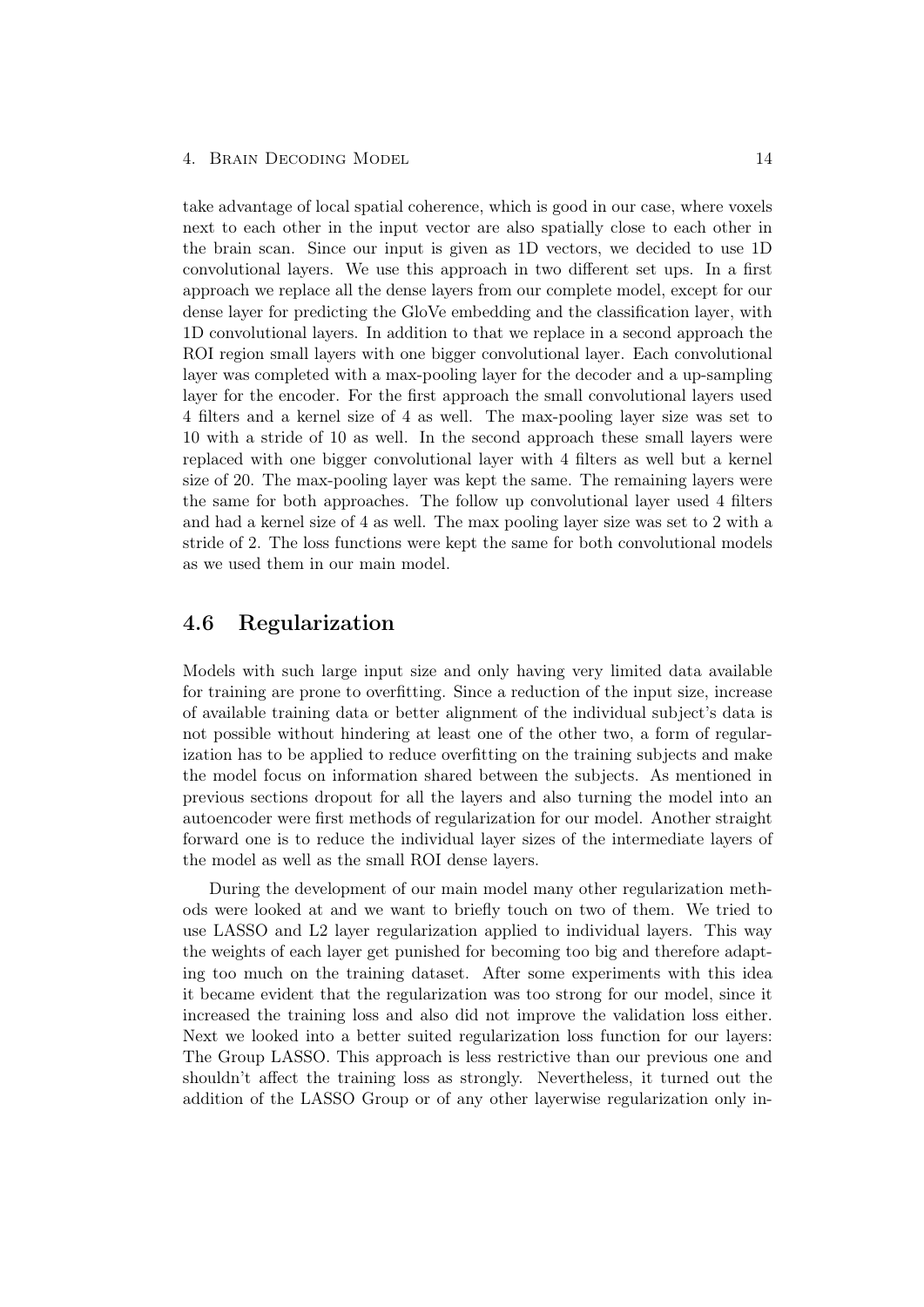#### 4. BRAIN DECODING MODEL 15

creases the training as well as the validation loss and is therefore not a useful regularization method in our case.

Overall it became evident that the best regularization method is the reduction of the intermediate layer sizes. This way we do not only reduce the size of the weight matrices, which gives the model less options to overfit on the training data, but also reduces the amount of information the model can pass on to further layers and it should focus on the features, which can be found in the data from all the subjects. Hence a lot of time was invested to find the right combination of layers as well as the right layer sizes, since only the input as well as the output size were fixed.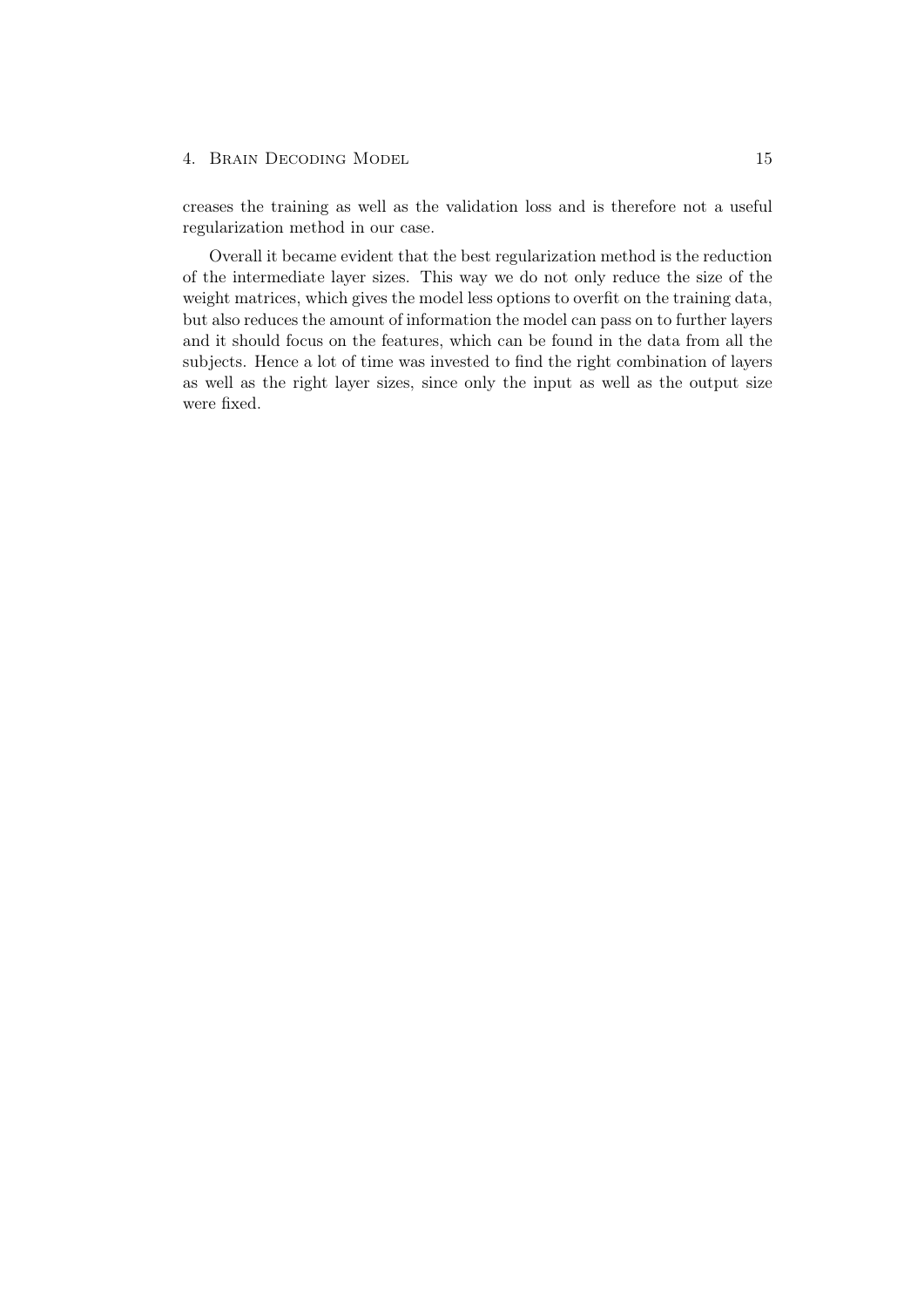# CHAPTER<sub>5</sub> Results

<span id="page-20-0"></span>As explained above, we follow in our experiments the leave-one-out approach, i.e., we use all subjects except one for training and we evaluate on this left-out subject. This process is repeated for all subjects. We use subject *M*15 for validation and the rest for testing. We perform the ablation study on the validation subject. Likewise, the hyperparameters used in our model and described so far are also found by grid search evaluated on the validation subject. The evaluation on the remaining 14 test subjects is used for the final results on the pairwise and classification tasks.

As already mentioned, for the calculation of the pairwise accuracy, we follow [\(Pereira et al.,](#page-33-0) [2018\)](#page-33-0) in all cases and use GloVE embeddings as the decoding target.

## <span id="page-20-1"></span>5.1 Ablation Study

In this study, we first consider the base model and then progressively add the extensions in the order they were presented. We evaluate both versions of the model: the regression-based and classification-based decoder. In Table [5.1,](#page-20-2) we report the pairwise classification accuracy for the regression-based decoder, and the Top-1 and Top-5 scores for the classification-based decoder.

| Model              | Pairwise | $Top-1$  | $Top-5$ |
|--------------------|----------|----------|---------|
| Base               | 0.8268   | 4.07%    | 11.66%  |
| $+$ ROI            | 0.8336   | 4.25%    | 11.85%  |
| $+$ Reconstruction | 0.8411   | 4.81%    | 12.96%  |
| $+$ Mean reg.      | 0.8464   | 5.55%    | 13.14%  |
| $+$ Pretraining    | 0.8637   | $6.29\%$ | 15.00%  |

Table 5.1: Ablation study. The extensions are progressively added to the model.

<span id="page-20-2"></span>We see that all four extensions monotonically improve the performance of the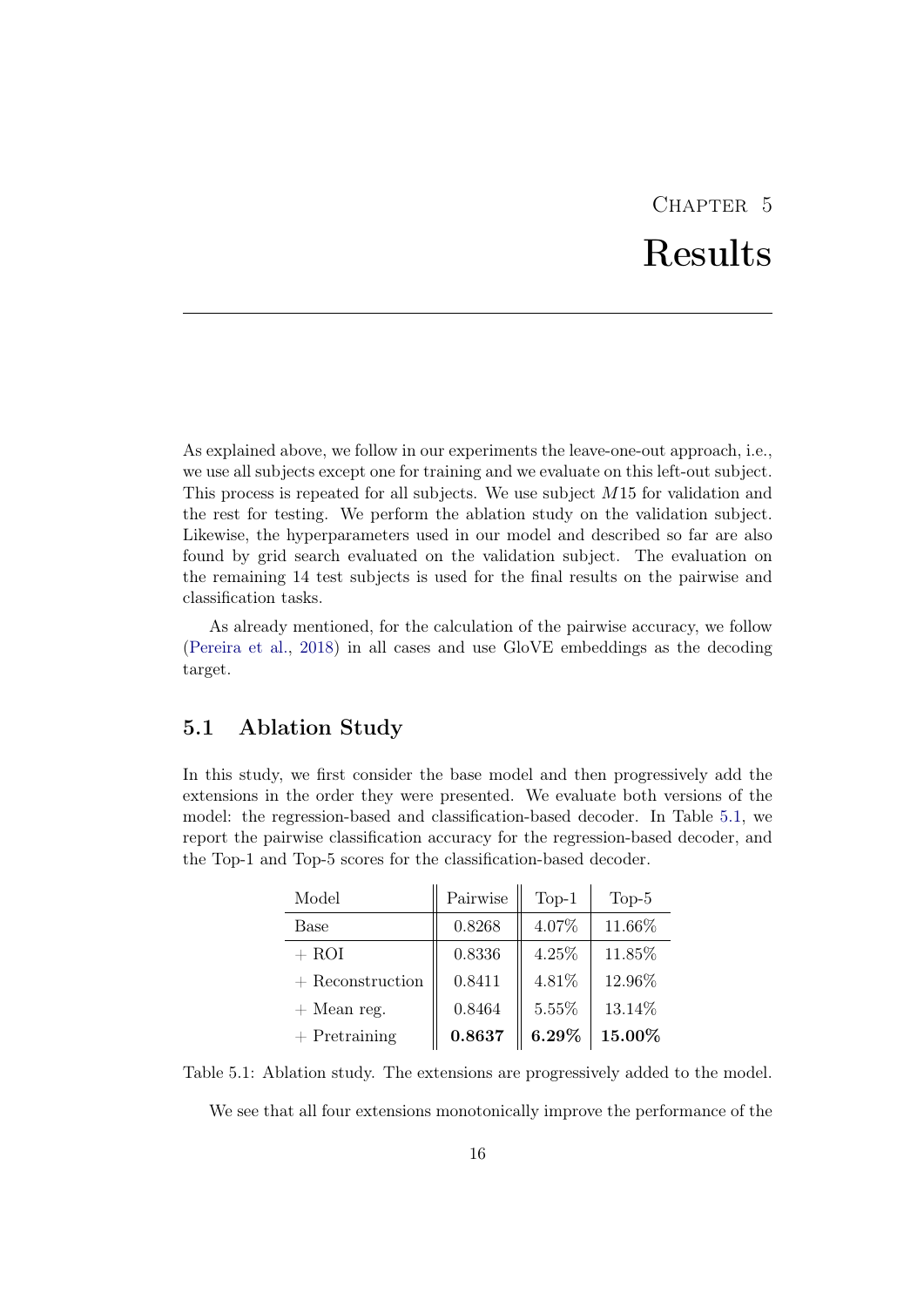#### 5. Results 17

model for the three metrics. This study validates our design choices and thus, in the remaining experiments we use the complete model.

Finally, we want to further investigate the hypothesis that mapping brain activities to word embeddings is limiting the model by introducing unwanted information in the decoding target (e.g., word frequency) [\(Gauthier and Ivanova,](#page-32-7) [2018\)](#page-32-7). To this end, we add to our best classification model the regression loss as an additional optimization objective. If the word embedding was a good representation of concepts, this additional term would help (by increasing the training signal), or at least not harm the classification performance. However, adding this loss term to the complete classification model degrades the Top-1 and Top-5 scores down to 5*.*89% and 13*.*55% respectively. This supports the hypothesis that the GloVE embedding is a noisy representation of the concept, which further underscores the need for a better evaluation task, such as our proposed direct classification.

#### <span id="page-21-0"></span>5.2 Pairwise Classification

To put our model into context with respect to existing work, we evaluate it on the pairwise classification task and compare it with four competitive baselines. First, we take the model from [\(Pereira et al.,](#page-33-0) [2018\)](#page-33-0) which uses ridge regression, in the following we refer to this model as Universal Decoder. Second, we take a simple MLP consisting of a non-linear layer that maps the input to a feature vector of size  $2000 \times 1$  followed by a linear layer that outputs the regression target, i.e., a GloVe embedding  $(300 \times 1)$ . Third, we take a big MLP with one non-linear dense layer per ROI, as in our complete model, followed by a linear layer that outputs the GloVe embedding. Last, we evaluate the VQ-VAE model from [\(Van Den Oord, Vinyals et al.,](#page-34-6) [2017\)](#page-34-6) adapted to regression-based decoding of fMRI. This model discretizes the latent space, thus, we hypothesize that it may naturally separate the scans according to the word that they encode.

Given the reduced capacity of the Universal Decoder, training it on subjects different than the test subject produced close to random performance. Therefore, we train and evaluate it in the same manner as in the original work [\(Pereira et al.,](#page-33-0) [2018\)](#page-33-0), i.e., for each paradigm 170 words of a given subject are used for training and the remaining 10 for testing. This is repeated 18 times over to cover all the words and the results are averaged. This is different from the other models where we follow the leave-on-out approach, i.e., the target subject is never seen during training.

We report the results on all the 14 test subjects in Figure [5.1.](#page-22-1) First, we see that the VQ-VAE has the worst performance, which rejects our hypothesis about the discrete latent space. All the other models outperform the Universal Decoder even with the disadvantageous training setup (unseen test subject). It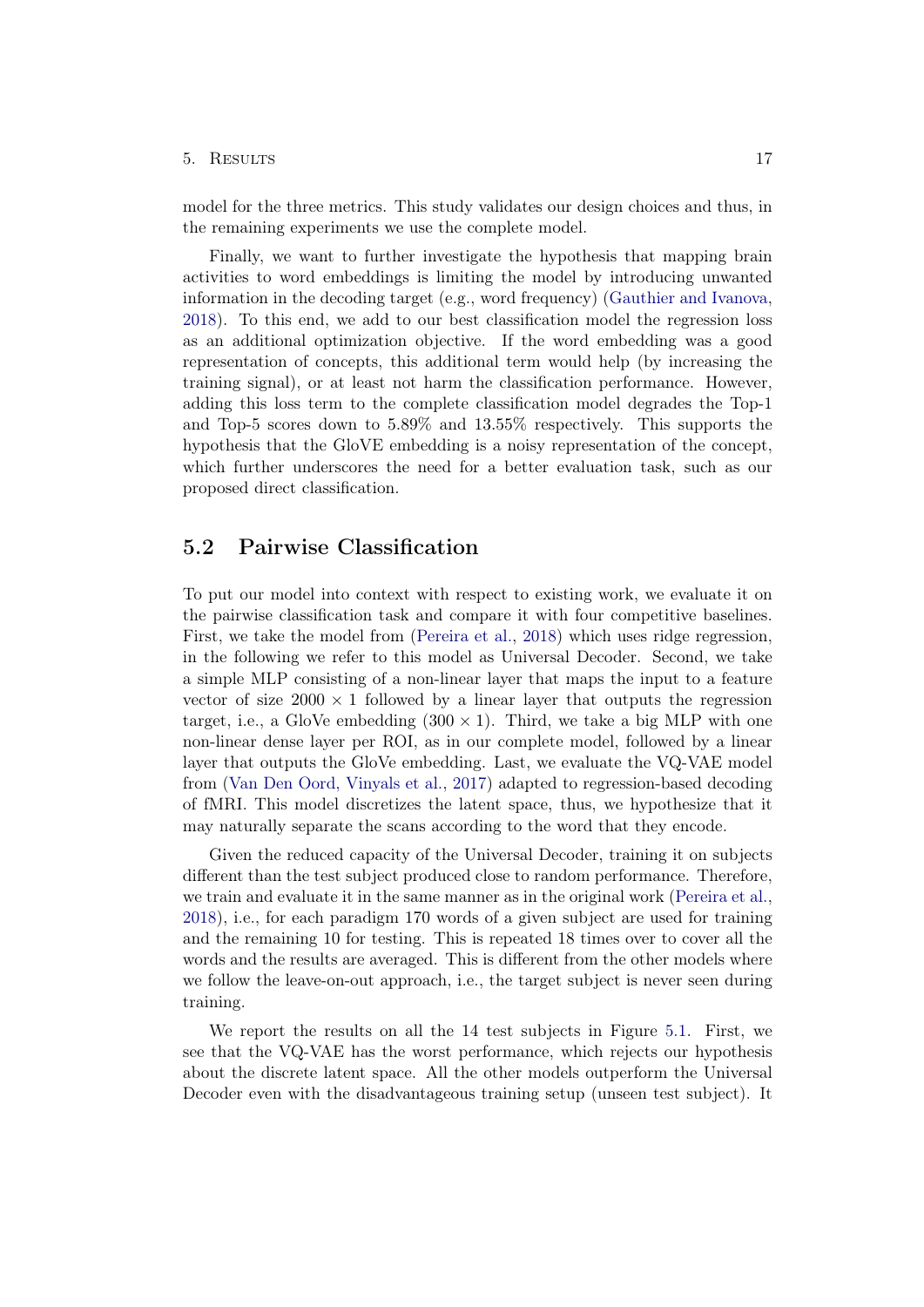

<span id="page-22-1"></span>Figure 5.1: Pairwise accuracy of the different models. Each point represents a subject, the solid lines are the mean across subjects and the dashed line the random baseline.

is also noteworthy that the "Big MLP" performs on par with our model in this task, albeit with higher variance across subjects. These results show that neural network-based decoders successfully generalize to unseen subjects and even clearly outperform classical models trained on the target subject.

## <span id="page-22-0"></span>5.3 Direct Classification

Next, we evaluate our model in the direct classification task. We compare our model against five competitive baselines, the same four as above adapted to the classification task, and additionally, against Principal Component Analysis decomposition (PCA), for dimensionality reduction, followed by XGBoost [\(Chen](#page-32-8) [and Guestrin,](#page-32-8) [2016\)](#page-32-8), a tree-based classification algorithm. To perform classification using the Universal Decoder we take the output of the model and do nearest neighbour search on the GloVE embeddings of the 180 words of our vocabulary. For the other models, we turn the last layer into a classification layer by adding softmax and changing the output size to 180, i.e., the number of classes.

We represent the results in the same manner as in the previous section, Figure [5.2](#page-23-1) shows the Top-1 scores and Figure [5.3](#page-24-1) the Top-5. In this more complicated task (the random baseline is 0*.*6% for Top-1 and 2*.*8% for Top-5) the Universal Decoder mean accuracy is 0*.*94% for the Top-1 score and 4*.*5% for Top-5, slightly above random. Again, the VQ-VAE performs the worst among the neural models with scores similar to those of the Universal Decoder, and PCA plus XGBoost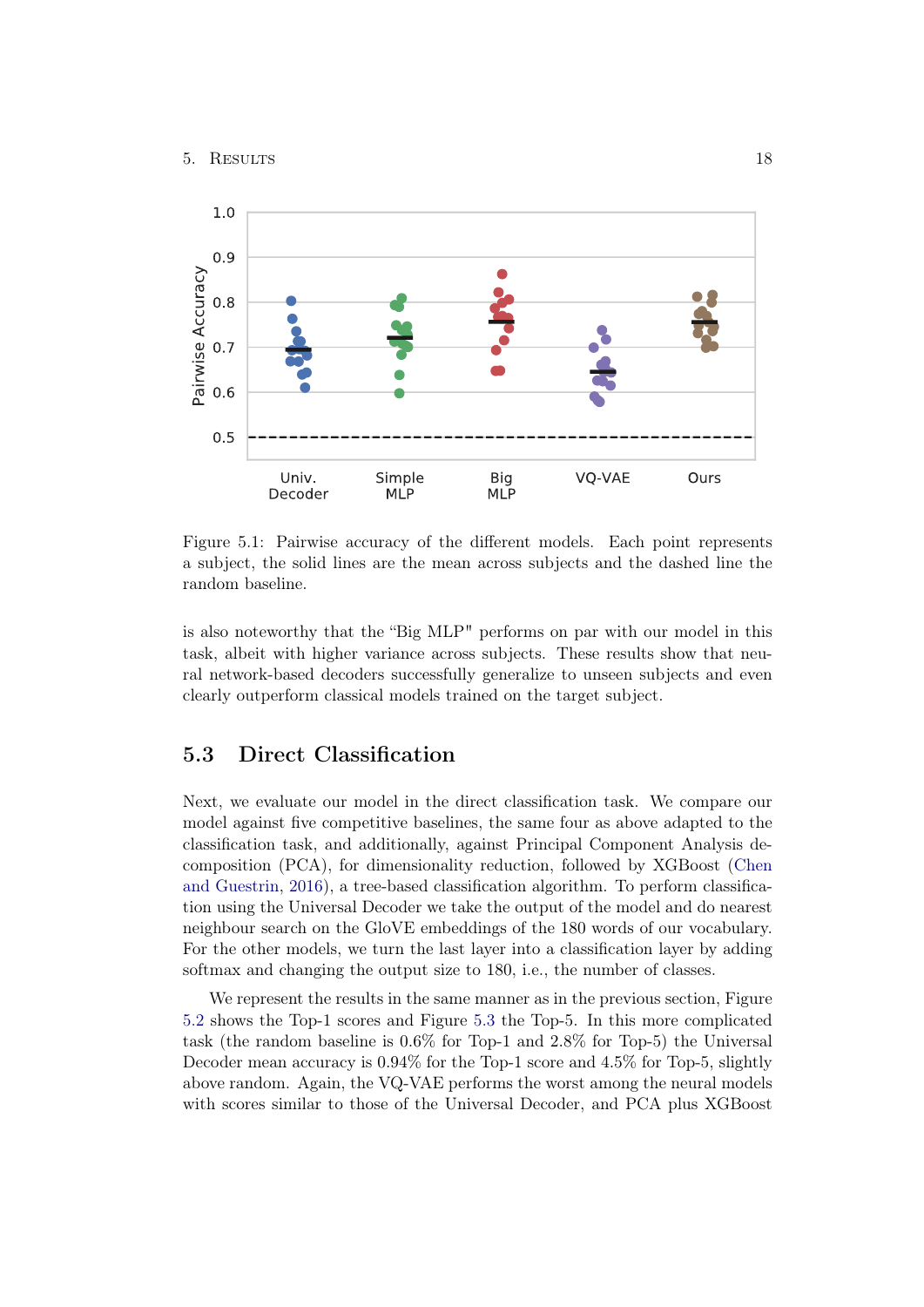

<span id="page-23-1"></span>Figure 5.2: Top-1 Score across models.

performs very close to random. On the other hand, the Top-1 mean accuracy for the simple MLP, big MLP and our model is 1*.*91%, 2*.*97% and 5*.*22% respectively. We see that in this challenging setup, our complete model is clearly the best for both Top-1 and Top-5 scores. In particular, its Top-5 mean accuracy is above 13*.*59%, almost 5 times the random baseline. This result is outstanding given the difficulty of the task, i.e., decoding the exact word corresponding to the fMRI scan of an unseen subject.

The good performance of our decoder on this realistic scenario shows the potential of using brain decoding in real life applications. In the following chapter we show a proof-of-concept of how language generation can be guided by decoded fMRI scans.

## <span id="page-23-0"></span>5.4 Data Alignment

The results for our main model combined with each of our four data alignment methods can be found in Table [5.2.](#page-24-2) The first thing that becomes evident is that our second method with the exact voxel matching, which increases the input size to 155,131, performs the worst of all four methods for all evaluation scores. Further it can be seen that the third (ROI regions matching) and fourth (ROI region matching with additional z-axis alignment) approach have slightly better results than our first and most simple method and this in spite of the increase of the input vector size. The third and fourth approach have nearly the same score for the main model despite that the fourth approach has a much more complex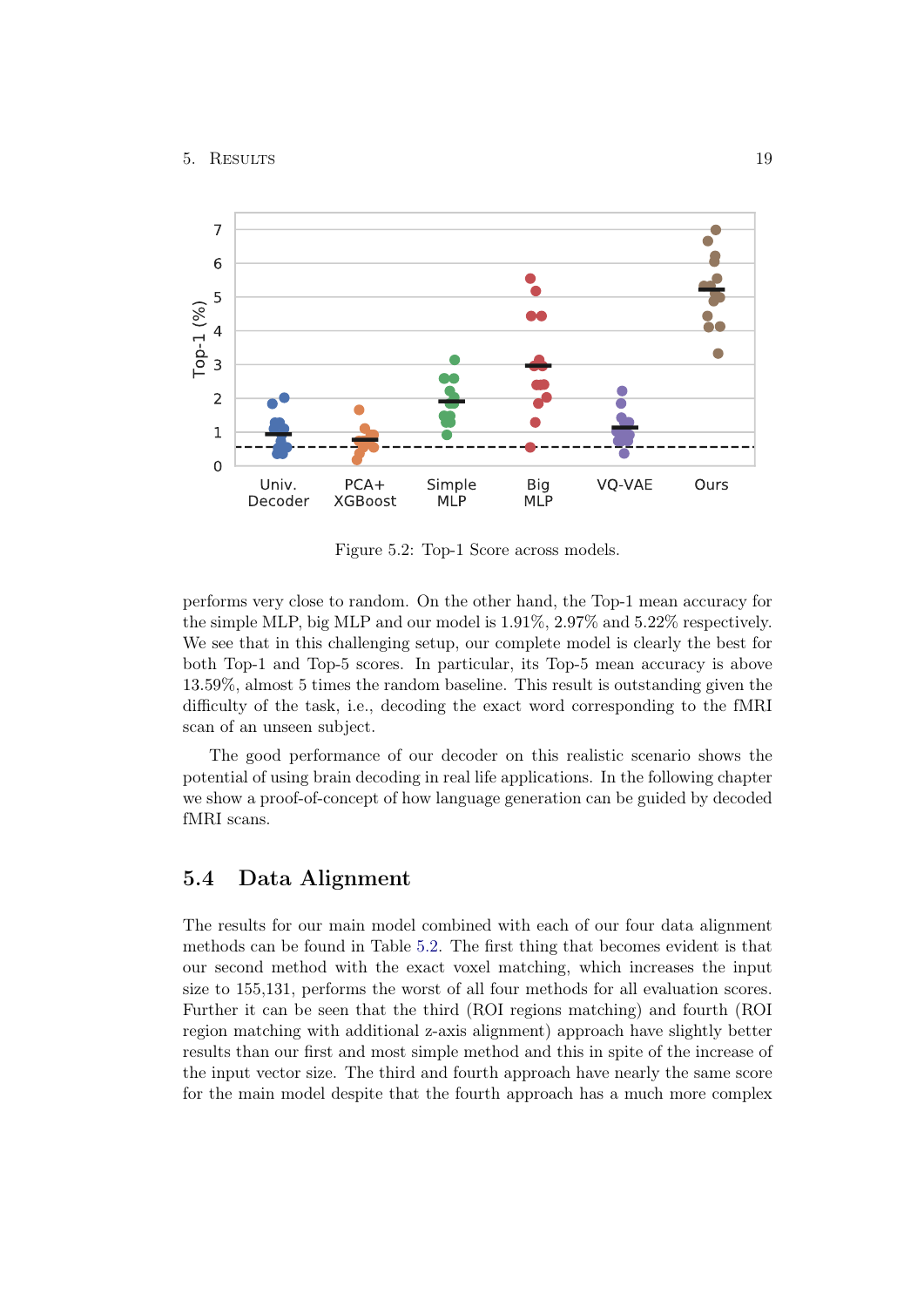

<span id="page-24-1"></span>Figure 5.3: Top-5 Score across models.

data alignment method and also increases the input size. Overall it has to be said that the closeness in performance for all four of our methods shows that better inter subject data alignment can only make a limited contribution in improving the data prepossessing and therefore increasing the data value.

| Model              | Input Size | Pairwise | $Top-1$  | $Top-5$ |
|--------------------|------------|----------|----------|---------|
| $+$ Simple         | 51,494     | 0.8588   | 5.77%    | 14.05%  |
| $+$ Exact matching | 155,131    | 0.8465   | 4.93%    | 13.21%  |
| $+$ ROI            | 61,656     | 0.8622   | 6.03%    | 14.66%  |
| $+$ ROI and z-axis | 65,730     | 0.8637   | $6.29\%$ | 15.00%  |

<span id="page-24-2"></span>Table 5.2: Data alignment. Scores for our main model for our validation patient with different data alignment methods.

## <span id="page-24-0"></span>5.5 Convolutional Approach

In Table [5.3](#page-25-0) we report the results for our two convolutional models also in relation to our main model. Our first approach with the one by one exchange of dense layers for convolutional layers performs worse for the pairwise accuracy as well as for the direct classification scores in comparison to our main model. The second approach, where we replaced all the small ROI convolutional layers with one larger convolutional layer, scores better for both the pairwise accuracy and the direct classification scores than the first approach but still worse than our main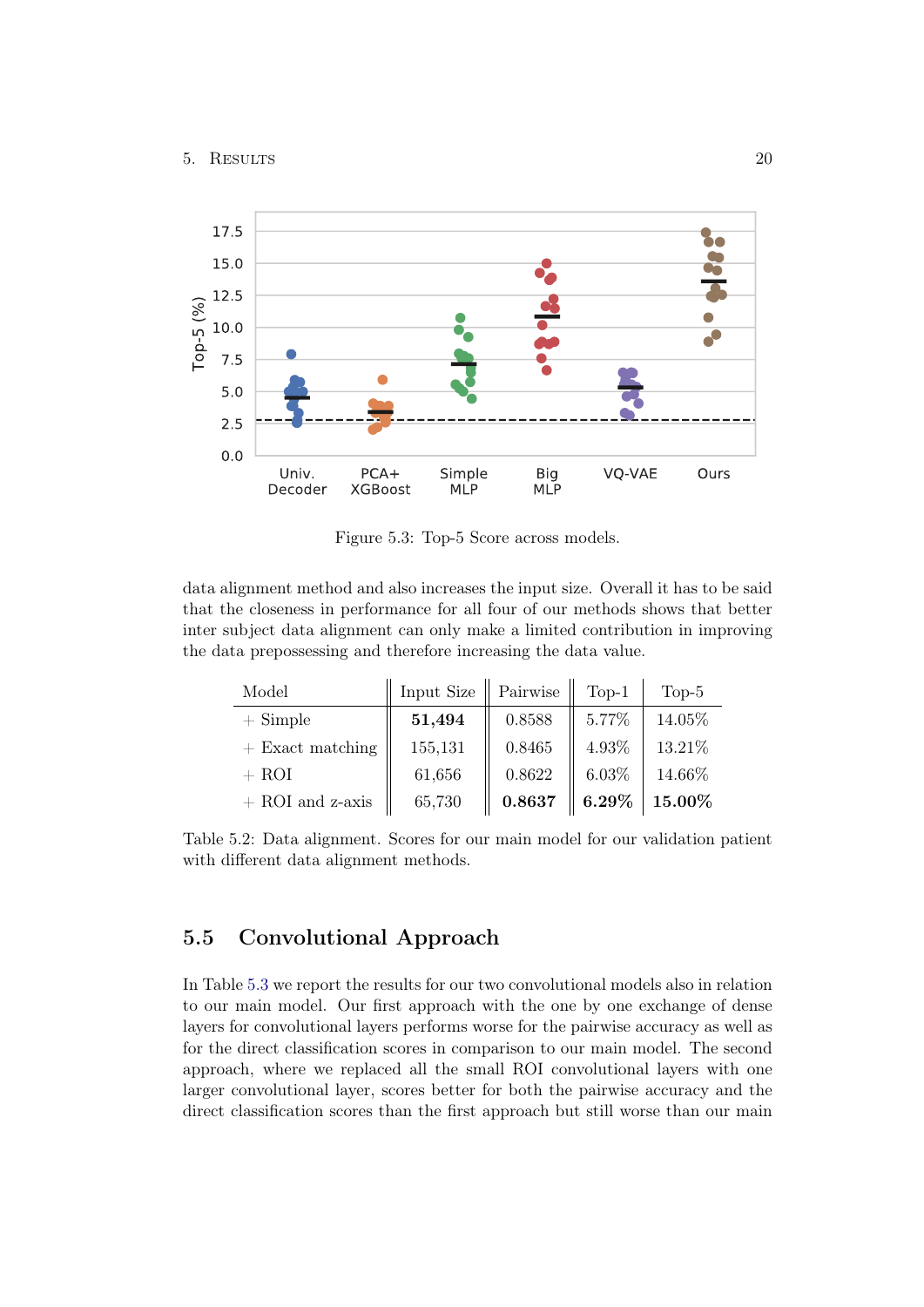#### 5. Results 21

model. This does not support the hypothesis that convolutional layers are better suited for larger inputs and could help to extract local spatial features from the input vectors. Additionally, it becomes evident that applying the convolutional layers to the smaller ROI region inputs instead of the combined input hinders the model rather than improving it. This stands in direct contrast to the dense layer approach, where it was the opposite way round.

| Model                                              | Pairwise    Top-1 |                      | Top-5                |
|----------------------------------------------------|-------------------|----------------------|----------------------|
| Main model                                         | 0.8637            |                      | $6.29\%$   $15.00\%$ |
| $+$ Convolution with ROI layers $\parallel$ 0.8355 |                   | $4.34\%$             | $12.17\%$            |
| $+$ Convolution no ROI layers                      | 0.8423            | $4.81\%$   $12.75\%$ |                      |

<span id="page-25-0"></span>Table 5.3: Convolutional approach. Scores for our validation subject for our two convolutional models in comparison to our main model.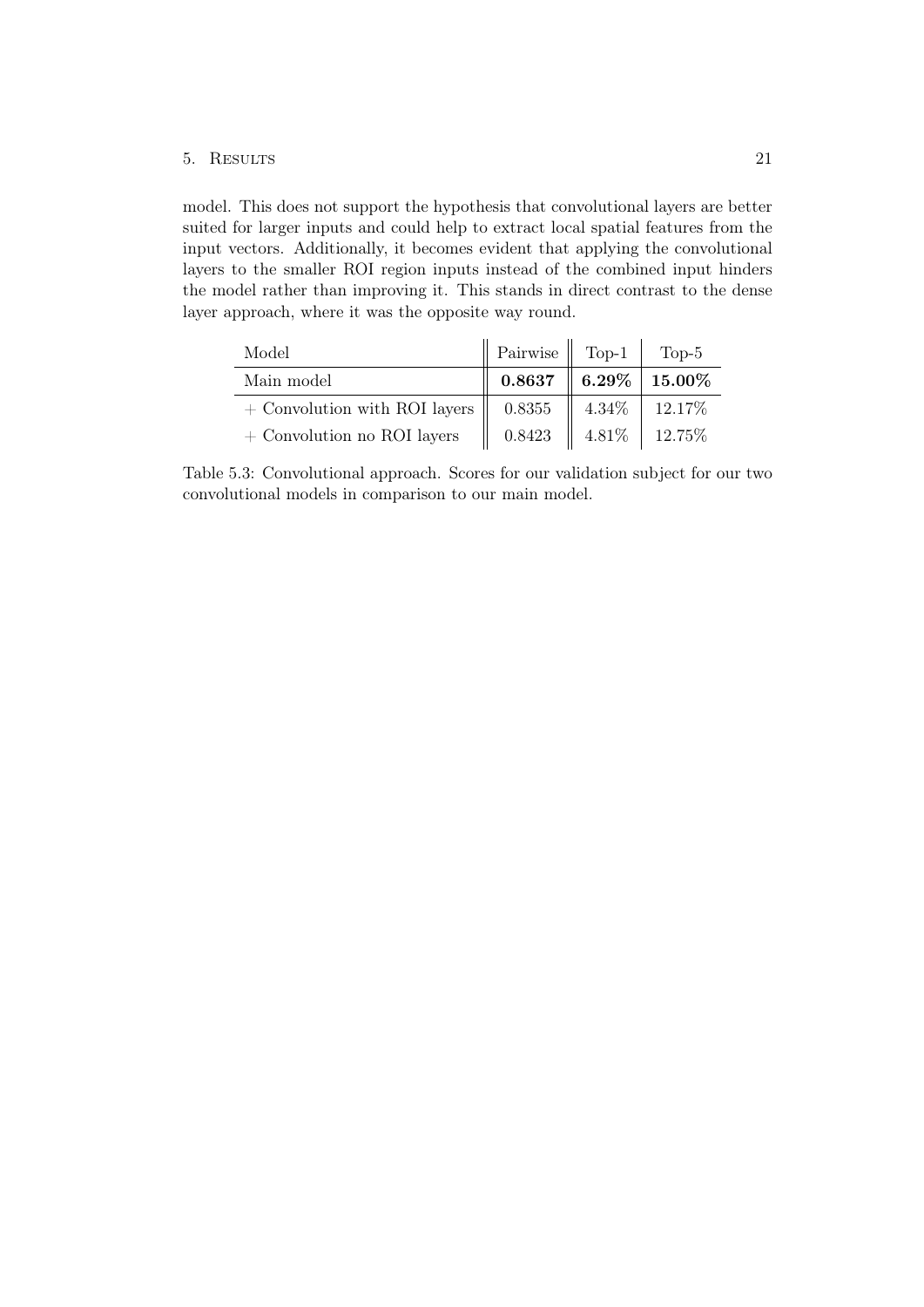## CHAPTER 6

# <span id="page-26-0"></span>Bridging fMRI to Language Generation

Next, we present an approach for combining information from the fMRI scans with a powerful language model. In particular, we generate text conditioned on the fMRI data using GPT-2 [\(Radford et al.,](#page-33-8) [2019\)](#page-33-8).

On the one hand, we use our fMRI classification decoder to transform a brain scan into a probability vector over our vocabulary of 180 words. We select the top 5 predictions,  $w_1, w_2, ..., w_5$ , and calculate their GloVE embeddings. We will use these embeddings as anchor points for the language generation model. On the other hand, the GPT-2 model autoregressively generates text, i.e., from previously generated context. To generate a new word, it processes the past context and produces a vector of probabilities over the whole vocabulary, then it samples the next word from the top-*k* words with the highest probabilities. We denote this vector of probabilities by  $\vec{p} = \{p_1, p_2, ..., p_m\}$ , where  $p_i$  is the probability corresponding to token  $t_i$  from the GPT-2 vocabulary and  $m = 50257$ is the size of the GPT-2 vocabulary.

To guide language generation, we modify this vector of probabilities. We adjust the next token prediction scores  $\vec{p}$  based on the cosine distance in the GloVE space between each word in the GPT-2 vocabulary and the anchor points. We use the GloVE embeddings to give a common space where the words decoded from the fMRI scan and the GPT-2 token predictions can be compared. It is important to notice that 3382 tokens of 50,257 do not have a matching GloVE embedding. Those tokens correspond to uncommon words or word snippets and their probabilities were kept unchanged. For all the other tokens the additional cosine distance term guides the next token generation towards the anchor points. The adjusted scores  $\vec{p'}$  are calculated as

<span id="page-26-1"></span>
$$
p'_{i} = p_{i} + k \sum_{j=1}^{5} \cos(\gamma(t_{i}), \gamma(w_{j}))
$$
\n(6.1)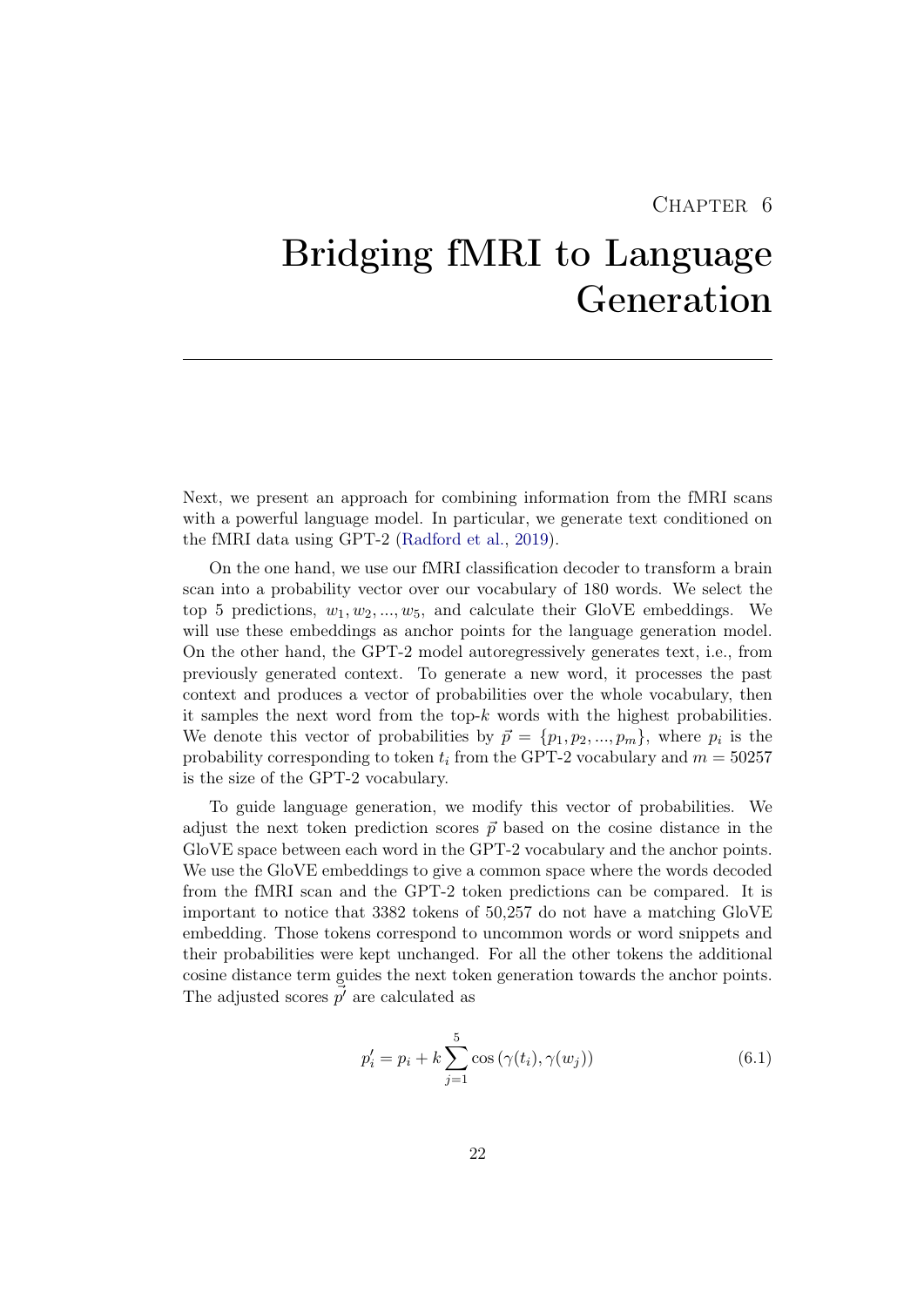

<span id="page-27-1"></span>Figure 6.1: Architecture of the conditioned language generation model. Our classification decoder finds anchor points for the language generation model (GPT-2), which generates the next token given some initial context.

Where  $t_i$  is the i<sup>th</sup> token of the vocabulary,  $\gamma$  denotes the GloVE embedding and *k* is a hyperparameter controlling how heavily the scores are influenced by the anchors *w*. Finally, GPT-2 samples the next token from the top-*k* tokens with the highest updated and renormalized probability score. The process repeats with the new token added to the context. Our complete model is illustrated in Figure [6.1.](#page-27-1)

We emphasize that this is a general approach for conditioning language generation models on external input. Anchor points from any upstream model can be used to steer language generation. Moreover the generative model can also be replaced. Our model uses GloVE embeddings to connect the two parts together, but again any other word embedding scheme could be adopted.

## <span id="page-27-0"></span>6.1 Results

Now, we evaluate the end-to-end application of our fMRI language generation model. We take fMRI images as the input to the brain decoder. In this proofof-concept we restrict our experiments to the fMRI scans where the classification decoder has a correct Top-5 prediction, that is the correct word appears in the top 5 words. We use a dataset of 40 brain scans for test and 10 for validation, which we use to tune the value of the anchor term  $k$ ; we settle on  $k = 7.0$ . For the language generation we use the GPT-2 *small* model inputting snippets from the Harry Potter books [\(Davis,](#page-32-9) [2018\)](#page-32-9) as initial context. The snippets are made of 2 consecutive sentences randomly selected and to avoid topic-specific content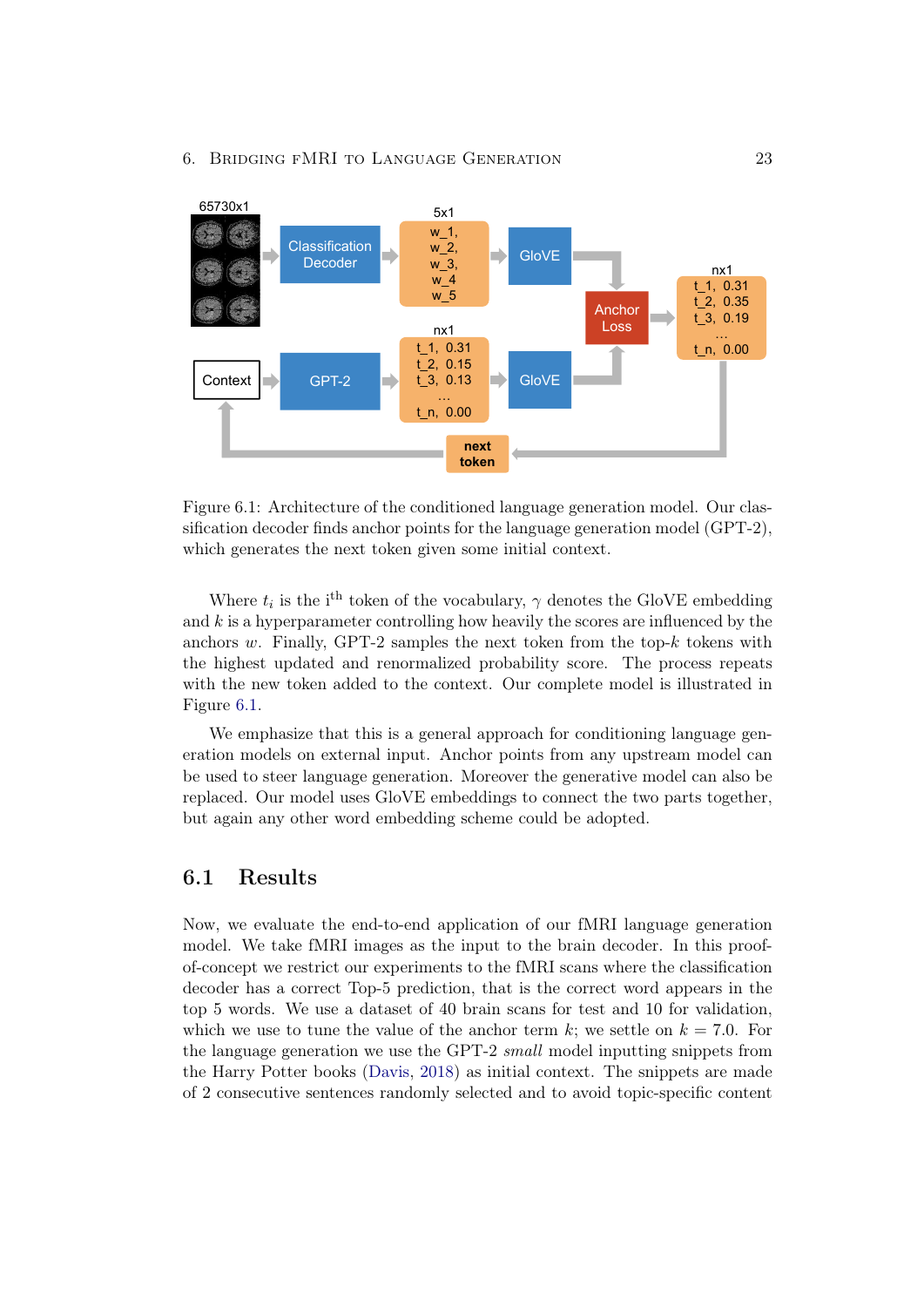#### 6. Bridging fMRI to Language Generation 24

we filter out snippets with proper nouns.

First, we present an objective evaluation of the fMRI-conditioned language generation model. We use perplexity to quantify the fluency of the text and relevant word count as a measure of the success of the conditioning. The perplexity is calculated based on the direct output of the GPT-2 model, before the anchoring term is added. This ensures that our evaluation of perplexity is not biased due to the increase of the token probabilities through the anchor term. The word count represents how well the generation is guided towards the semantic content of the fMRI scan. We count both, the number of occurrences of the correct word corresponding to the fMRI scan, as well as the number of occurrences of the 10 nearest neighbours in the GloVE space. We perform 10 runs per brain scan with the same random 10 initial contexts for each fMRI scan. In each run we generate 30 tokens, which is approximately 1 or 2 sentences. As a comparison we take the vanilla GPT-2 predictions with no conditioning on the fMRI data and evaluate the same metrics.

| Model                     |       | Perplexity   Word Count   Rel. Words |      |
|---------------------------|-------|--------------------------------------|------|
| $GPT-2$                   | 89.24 | 0.00                                 | 0.04 |
| $+$ anchoring $\parallel$ | 50.64 | $\,0.52\,$                           | 1.02 |

<span id="page-28-0"></span>Table 6.1: Comparison of language generation with and without conditioning on fMRI brain scans.

The results can be seen in Table [6.1.](#page-28-0) As expected, the vanilla GPT-2 predictions have a 0*.*00 average word count and an average related words count 0*.*04: with a vocabulary size of  $m = 50,257$  it is highly unlikely that the generated text contains the desired word and so, this serves to set the random baseline. With anchoring the average word count increases to 0*.*52 and the related words to 1*.*02, which is significant since we only generate 30 words, and demonstrates the success of our guided generation approach. Moreover the fluency of the generated texts does not appear to suffer, in fact the average perplexity score improves compared with the benchmark. We hypothesize that anchoring helps the generation to revolve around a reduced set of topics, reducing the chances of generating low probability words.

For a qualitative analysis, we present an example of text generated by our model in Table [6.2.](#page-29-2) To study how the anchors affect the generation, we compare it to text generated without anchoring.We see that the model produces coherent text and that the target word does appear. However, no punctuation tokens are generated and although this is not a big issue given the length of the text, it shows a direction to improve our conditioning strategy. Also, note that bigger generation models would improve the quality of the generated text.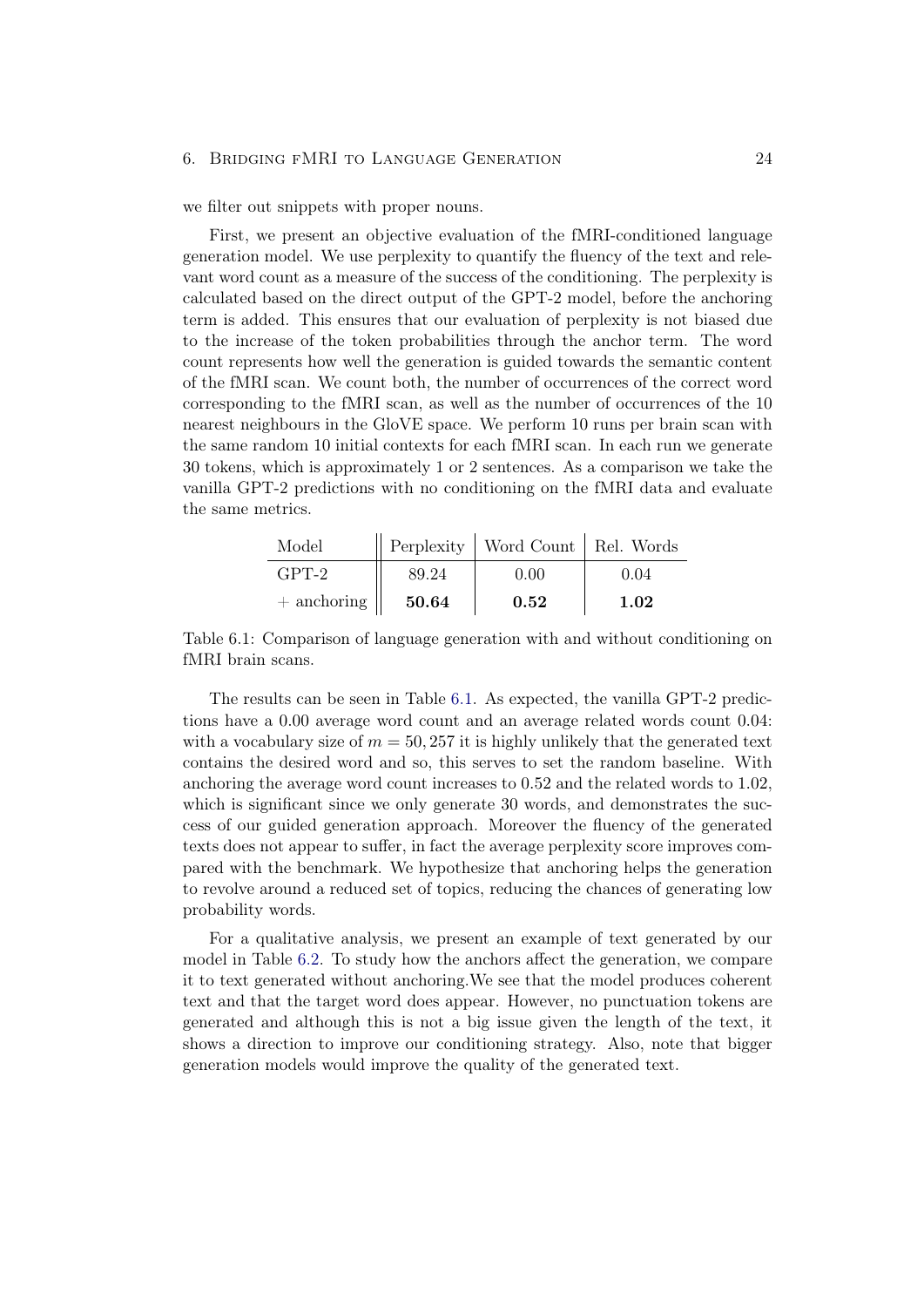#### 6. Bridging fMRI to Language Generation 25

Context:

*"Everyone stand by a broomstick. Come on, hurry up."*

Anchor:

level, picture, sign, mechanism, device

With anchoring:

*If the team is not up to the same level as the other team then they will have a hard time even if they work up a number of good*

Without anchoring:

*"That's a DMT / If you can do that, your masters can do that too." "TURN-ING MAIN*

<span id="page-29-2"></span>Table 6.2: Comparison of language generation with and without conditioning on fMRI brain scans. The context is a snippet from Harry Potter and the anchor words are the Top-5 predictions from our fMRI decoder. The correct word corresponding to the fMRI brain scan is emphasized in boldface.

## <span id="page-29-0"></span>6.2 GPT-2 Finetuning

In our approach we opted to go for text snippets from the Harry Potter books for our context of generating text. This is why we decided to also go one step further and apply finetuning to the GPT-2 model with the Harry Potter books. This way the text generation should be focused more on the Harry Potter topic, from where the text snippets for the context originate. This worked fine when just generating regular text but came with major drawbacks when trying to include our anchoring procedure. If the anchoring words did not have a direct relation to the Harry Potter theme, they would not show up without increasing the strength of the anchoring (parameter *k* in Equation [6.1\)](#page-26-1) to unseen heights. Values that high enforce the anchoring to such an extent that for most cases only one of the anchoring words will show up repeatedly during text generation. Overall, we can therefore see that finetuning can help our approach for topic related words but hurts our anchoring procedure in most cases and is therefore not a feasible method to follow up on.

#### <span id="page-29-1"></span>6.3 Discussion

The model presented in this section serves as a proof-of-concept for the application of fMRI decoding to language generation. The reason behind our choice of conditioning on the Top-5 decoded words is the following: the model tends to generate text in unpredictable directions, therefore, the four "incorrect" words from the Top-5 can be assimilated to these random directions without overshad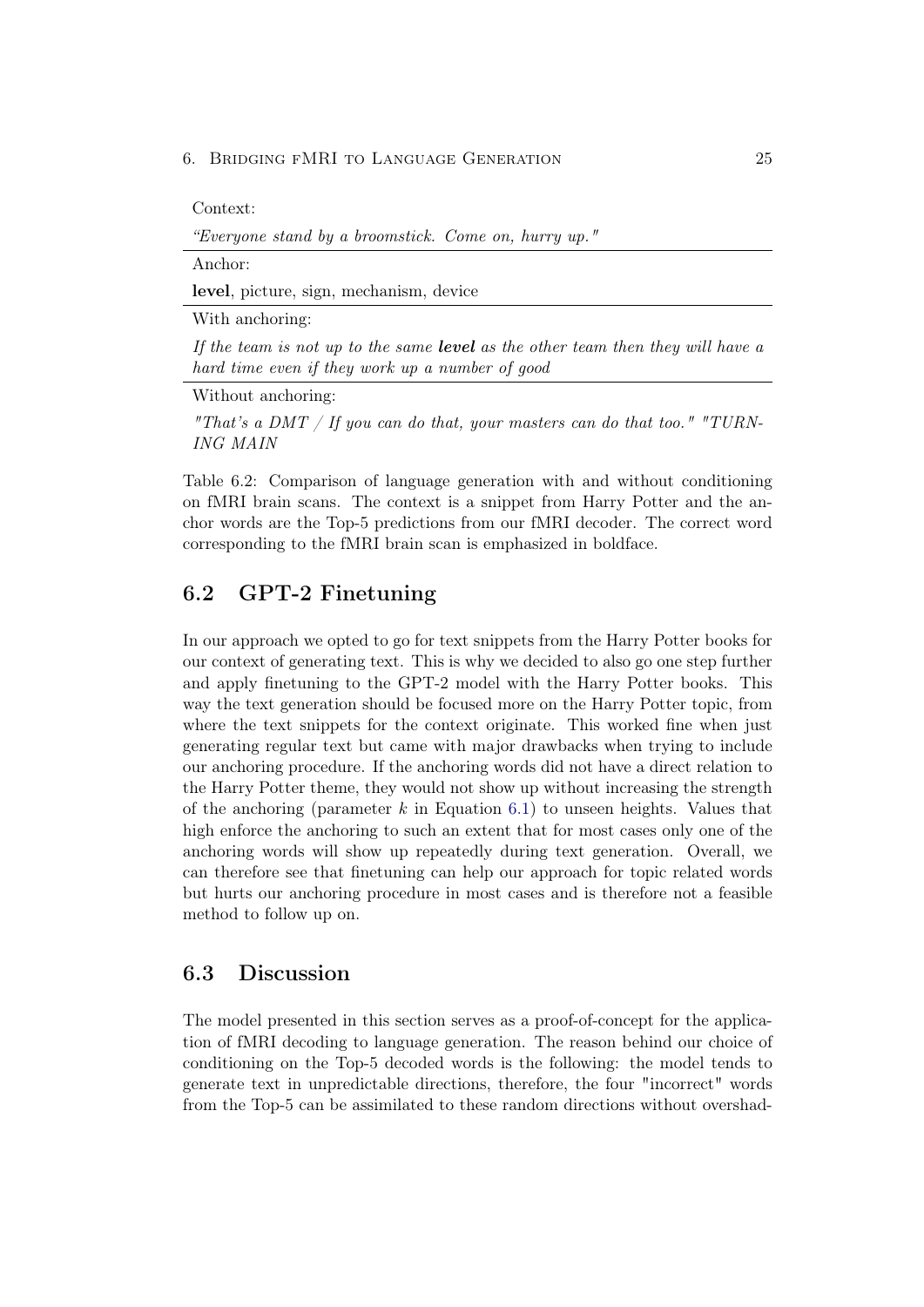owing the effect of the correct anchor. This way, we cover a larger amount of cases while still conditioning towards the correct topic.

Our experiments show that the output of fMRI decoding can guide language generation without loss in fluency. However, to enable real-time fMRI-to-text decoding some improvements are necessary, apart from further improving fMRIto-word decoding. For instance, in order to account for the delay in fMRI scans due to blood flow, it would be desirable to have a measure of certainty for the decoded word which triggers language generation when the decoder is certain and halts it otherwise. Also it would be necessary to record a new dataset tailored to this application that covers the most important and general concepts a person may want to express, such as "positive", "negative", "happiness", "nature", etc. We are well-aware that there is still a long path before we can reliably turn thoughts into words, for example for coma patients. Nevertheless, we believe that our work provides new tools and ideas to make this possible one day.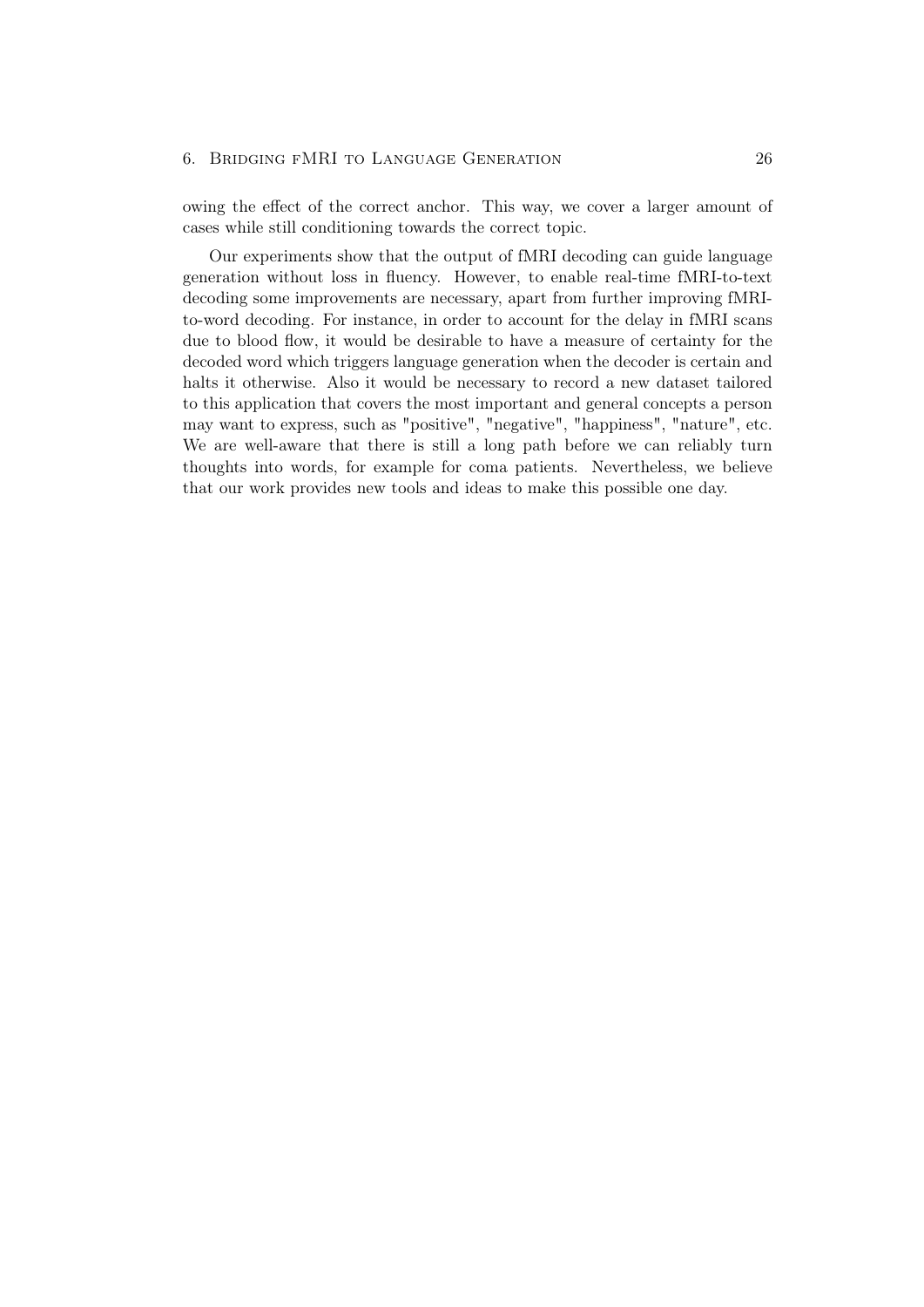# CHAPTER<sub>7</sub> Conclusion

<span id="page-31-0"></span>In this work we have presented a model to decode fMRI scans into words that outperforms existing models by a big margin. Furthermore, we have shown that a more realistic task is necessary to understand the performance of decoding models and to this end we propose direct classification. We have run our experiments on the extremely demanding scenario where no data from the target subject is available at training time and demonstrated that our model successfully generalizes to unseen subjects. Based on the results obtained by our decoder, we introduce a strategy for conditioning language generation towards the semantic content of fMRI scans. This way, we contribute towards a real system for translating brain activities to coherent text.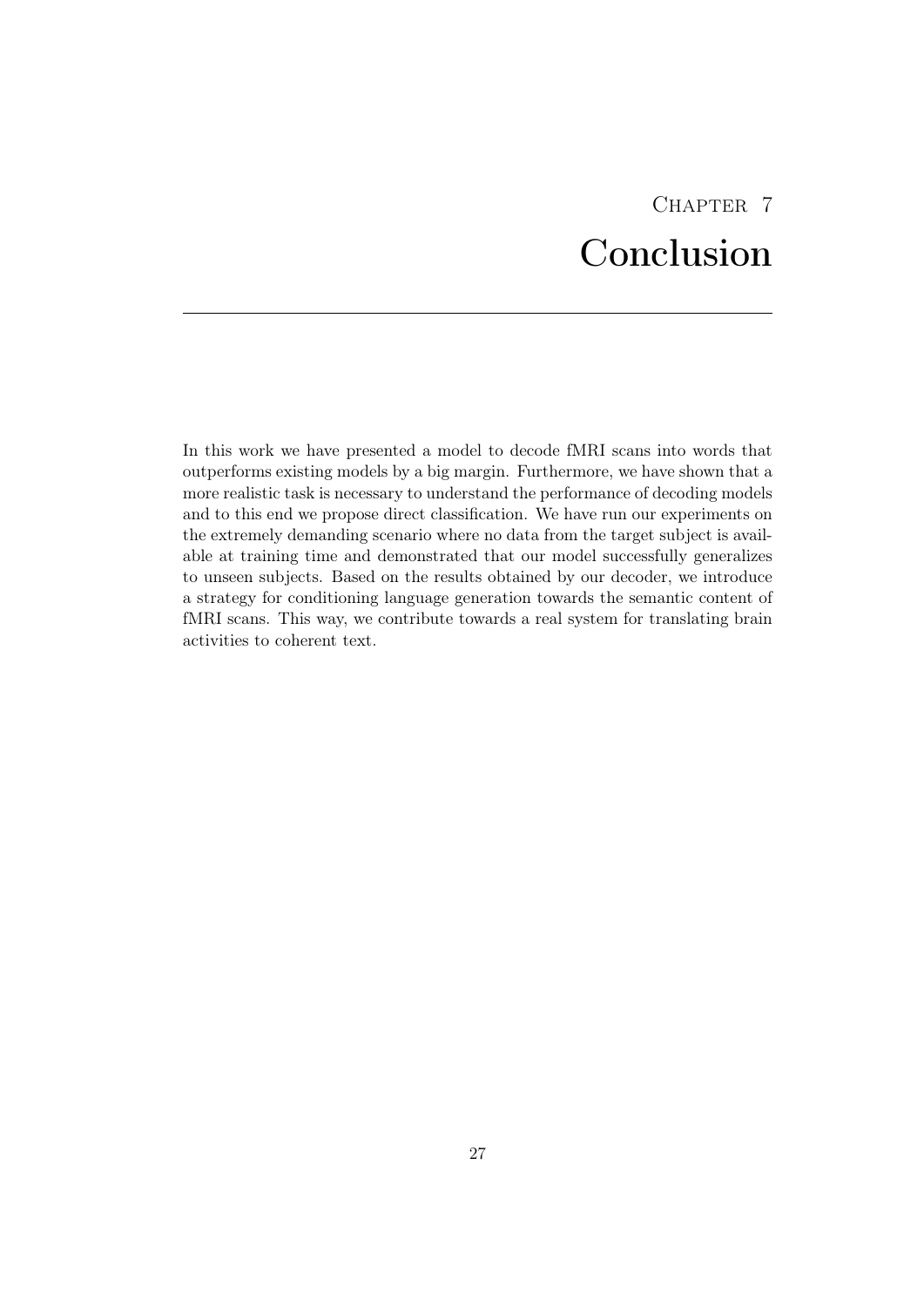# Bibliography

- <span id="page-32-5"></span>Bulat, L.; Clark, S.; and Shutova, E. 2017. Speaking, seeing, understanding: Correlating semantic models with conceptual representation in the brain. In *Proceedings of the 2017 Conference on Empirical Methods in Natural Language Processing*, 1081–1091.
- <span id="page-32-8"></span>Chen, T.; and Guestrin, C. 2016. Xgboost: A scalable tree boosting system. In *Proceedings of the 22nd acm sigkdd international conference on knowledge discovery and data mining*, 785–794.
- <span id="page-32-9"></span>Davis, S. W. 2018. Harry-Potter-Book-Text-Generator. [https://github.com/](https://github.com/HvyD/Harry-Potter-Book-Text-Generator/tree/master/data) [HvyD/Harry-Potter-Book-Text-Generator/tree/master/data](https://github.com/HvyD/Harry-Potter-Book-Text-Generator/tree/master/data).
- <span id="page-32-4"></span>Devlin, J.; Chang, M.-W.; Lee, K.; and Toutanova, K. 2018. Bert: Pre-training of deep bidirectional transformers for language understanding. *arXiv preprint arXiv:1810.04805* .
- <span id="page-32-7"></span>Gauthier, J.; and Ivanova, A. 2018. Does the brain represent words? An evaluation of brain decoding studies of language understanding. *arXiv preprint arXiv:1806.00591* .
- <span id="page-32-3"></span>Gauthier, J.; and Levy, R. 2019. Linking artificial and human neural representations of language. In *Proceedings of the 2019 Conference on Empirical Methods in Natural Language Processing and the 9th International Joint Conference on Natural Language Processing (EMNLP-IJCNLP)*, 529–539.
- <span id="page-32-6"></span>Gordon, E. M.; Laumann, T. O.; Adeyemo, B.; Huckins, J. F.; Kelley, W. M.; and Petersen, S. E. 2016. Generation and evaluation of a cortical area parcellation from resting-state correlations. *Cerebral cortex* 26(1): 288–303.
- <span id="page-32-2"></span>Handjaras, G.; Ricciardi, E.; Leo, A.; Lenci, A.; Cecchetti, L.; Cosottini, M.; Marotta, G.; and Pietrini, P. 2016. How concepts are encoded in the human brain: a modality independent, category-based cortical organization of semantic knowledge. *Neuroimage* 135: 232–242.
- <span id="page-32-1"></span>Huth, A. G.; De Heer, W. A.; Griffiths, T. L.; Theunissen, F. E.; and Gallant, J. L. 2016. Natural speech reveals the semantic maps that tile human cerebral cortex. *Nature* 532(7600): 453–458.
- <span id="page-32-0"></span>Just, M. A.; Cherkassky, V. L.; Aryal, S.; and Mitchell, T. M. 2010. A neurosemantic theory of concrete noun representation based on the underlying brain codes. *PloS one* 5(1): e8622.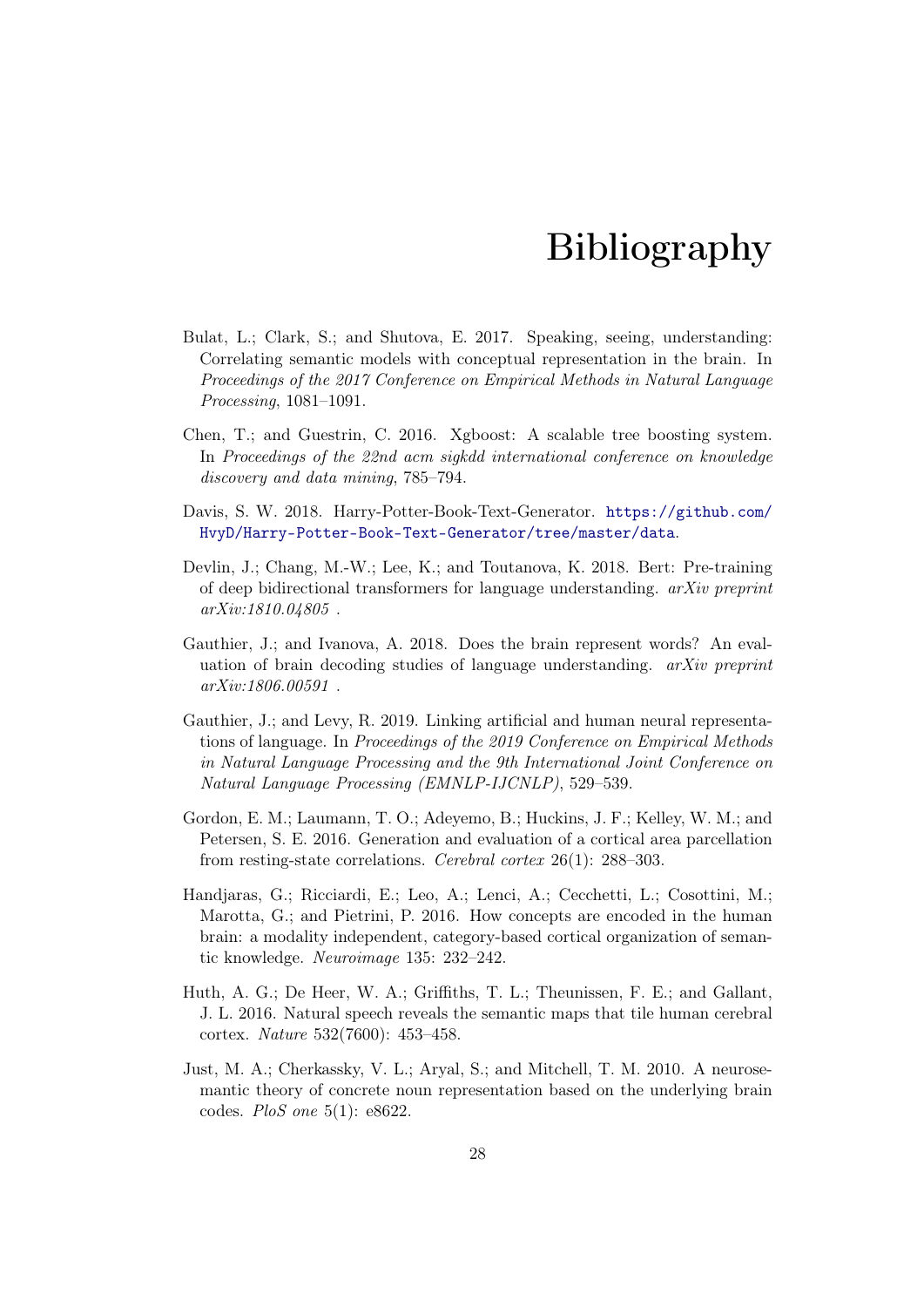- <span id="page-33-4"></span>Kivisaari, S. L.; van Vliet, M.; Hultén, A.; Lindh-Knuutila, T.; Faisal, A.; and Salmelin, R. 2019. Reconstructing meaning from bits of information. *Nature communications* 10(1): 1–11.
- <span id="page-33-6"></span>Liu, Y.; Ott, M.; Goyal, N.; Du, J.; Joshi, M.; Chen, D.; Levy, O.; Lewis, M.; Zettlemoyer, L.; and Stoyanov, V. 2019. Roberta: A robustly optimized bert pretraining approach. *arXiv preprint arXiv:1907.11692* .
- <span id="page-33-1"></span>Mitchell, T. M.; Shinkareva, S. V.; Carlson, A.; Chang, K.-M.; Malave, V. L.; Mason, R. A.; and Just, M. A. 2008. Predicting human brain activity associated with the meanings of nouns. *science* 320(5880): 1191–1195.
- <span id="page-33-9"></span>Muttenthaler, L.; Hollenstein, N.; and Barrett, M. 2020. Human brain activity for machine attention. *arXiv preprint arXiv:2006.05113* .
- <span id="page-33-5"></span>Nastase, S. A.; Liu, Y.-F.; Hillman, H.; Norman, K. A.; and Hasson, U. 2020. Leveraging shared connectivity to aggregate heterogeneous datasets into a common response space. *NeuroImage* 116865.
- <span id="page-33-10"></span>Nishimoto, S.; Vu, A. T.; Naselaris, T.; Benjamini, Y.; Yu, B.; and Gallant, J. L. 2011. Reconstructing visual experiences from brain activity evoked by natural movies. *Current Biology* 21(19): 1641–1646.
- <span id="page-33-2"></span>Palatucci, M.; Pomerleau, D.; Hinton, G. E.; and Mitchell, T. M. 2009. Zeroshot learning with semantic output codes. In *Advances in neural information processing systems*, 1410–1418.
- <span id="page-33-11"></span>Pennington, J.; Socher, R.; and Manning, C. D. 2014. Glove: Global vectors for word representation. In *Proceedings of the 2014 conference on empirical methods in natural language processing (EMNLP)*, 1532–1543.
- <span id="page-33-0"></span>Pereira, F.; Lou, B.; Pritchett, B.; Ritter, S.; Gershman, S. J.; Kanwisher, N.; Botvinick, M.; and Fedorenko, E. 2018. Toward a universal decoder of linguistic meaning from brain activation. *Nature communications* 9(1): 1–13.
- <span id="page-33-8"></span>Radford, A.; Wu, J.; Child, R.; Luan, D.; Amodei, D.; and Sutskever, I. 2019. Language models are unsupervised multitask learners. *OpenAI Blog* 1(8): 9.
- <span id="page-33-7"></span>Raffel, C.; Shazeer, N.; Roberts, A.; Lee, K.; Narang, S.; Matena, M.; Zhou, Y.; Li, W.; and Liu, P. J. 2019. Exploring the limits of transfer learning with a unified text-to-text transformer. *arXiv preprint arXiv:1910.10683* .
- <span id="page-33-12"></span>Schroff, F.; Kalenichenko, D.; and Philbin, J. 2015. Facenet: A unified embedding for face recognition and clustering. In *Proceedings of the IEEE conference on computer vision and pattern recognition*, 815–823.
- <span id="page-33-3"></span>Schwartz, D.; Toneva, M.; and Wehbe, L. 2019. Inducing brain-relevant bias in natural language processing models. In *Advances in Neural Information Processing Systems*, 14123–14133.